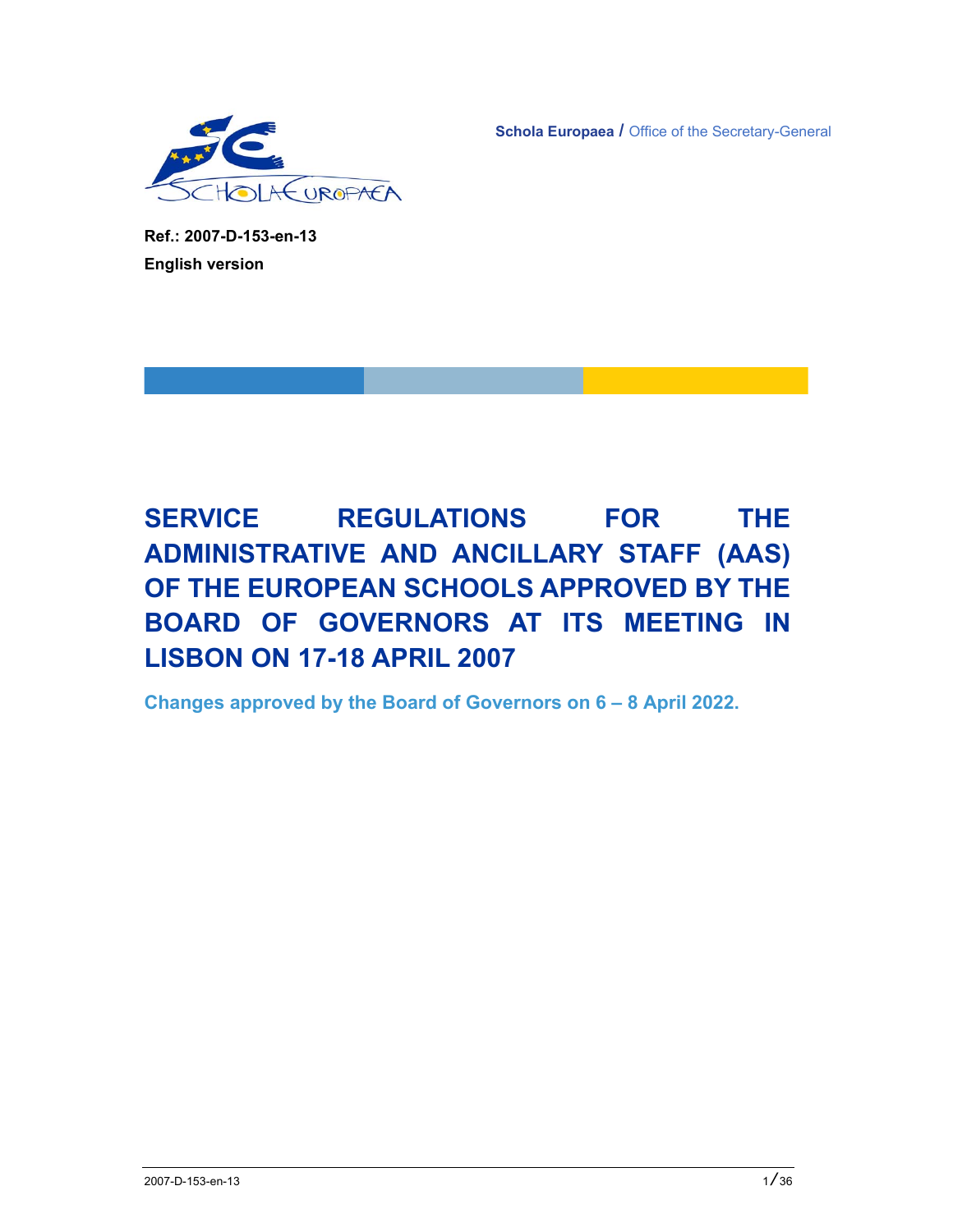# **Background**

Art. 12(1) of the Convention defining the Statute of the European Schools states that the Board of Governors shall "lay down the service regulations for the Secretary-General, the Headteachers, and the teaching staff and, in accordance with Art. 9(1) (a), for the administrative and ancillary staff".

Art. 22 of the Convention defining the Statute of the European Schools specifies that

"A Staff Committee shall be established comprising elected representatives of the teaching staff and of the administrative and ancillary staff of each school.

The procedures for the election and operation of the Staff Committee shall be determined in the Service Regulations for the teaching staff and for the administrative and ancillary staff provided for in Art. 12(1)."

Accordingly, the Board of Governors set up a working group consisting of representatives of delegations and representatives of the administrative and ancillary staff of the schools to propose a set of such regulations.

After several years of discussion, a final proposal of the working group was approved by the Board of Governors at its meeting in Lisbon on 17 – 18 April 2007 and entered into force on 19 April 2007.

At its meeting in April 2009, the Secretary-General presented to the Board of Governors a review of the results of the application of the Service Regulations for the Administrative and Ancillary Staff.

The Board of Governors mandated the Secretary-General to examine, in conjunction with representatives of the AAS, the possibility of revising certain provisions of the AAS Service Regulations.

A newly composed working group presented in December 2010 amendments to Articles 3.2, 5.5, 7, 22.2, 26, 34 – 36 and 37.2 of the AAS Service Regulations and proposals for a new Article 24 bis and a new Annex IV.

These amendments were approved by the Board of Governors at its meeting on 1 – 3 December 2010 and will enter into force on 1<sup>st</sup> January 2011.

At its meeting on 12 – 14 April 2011 the Board of Governors decided to introduce the new occupational category "SEN-Assistant" and to amend Annex I and II accordingly. The amendment will enter into force on 15 April 2011.

At its meeting on 16 – 18 April 2013 the Board of Governor decided to introduce the new occupational category "Registrar of the Complaints Board" and to amend Annex I and II accordingly. The amendments will enter into force on 1 January 2014.

At its meeting on 3 – 5 December 2013 the Board of Governors decided to facilitate job rotation within the System of the European Schools by amending in particular Articles 5.4, 7.4 and 24 bis. Moreover, the rights of the AAS representation were further clarified. The amendments will enter into force on 1 January 2014.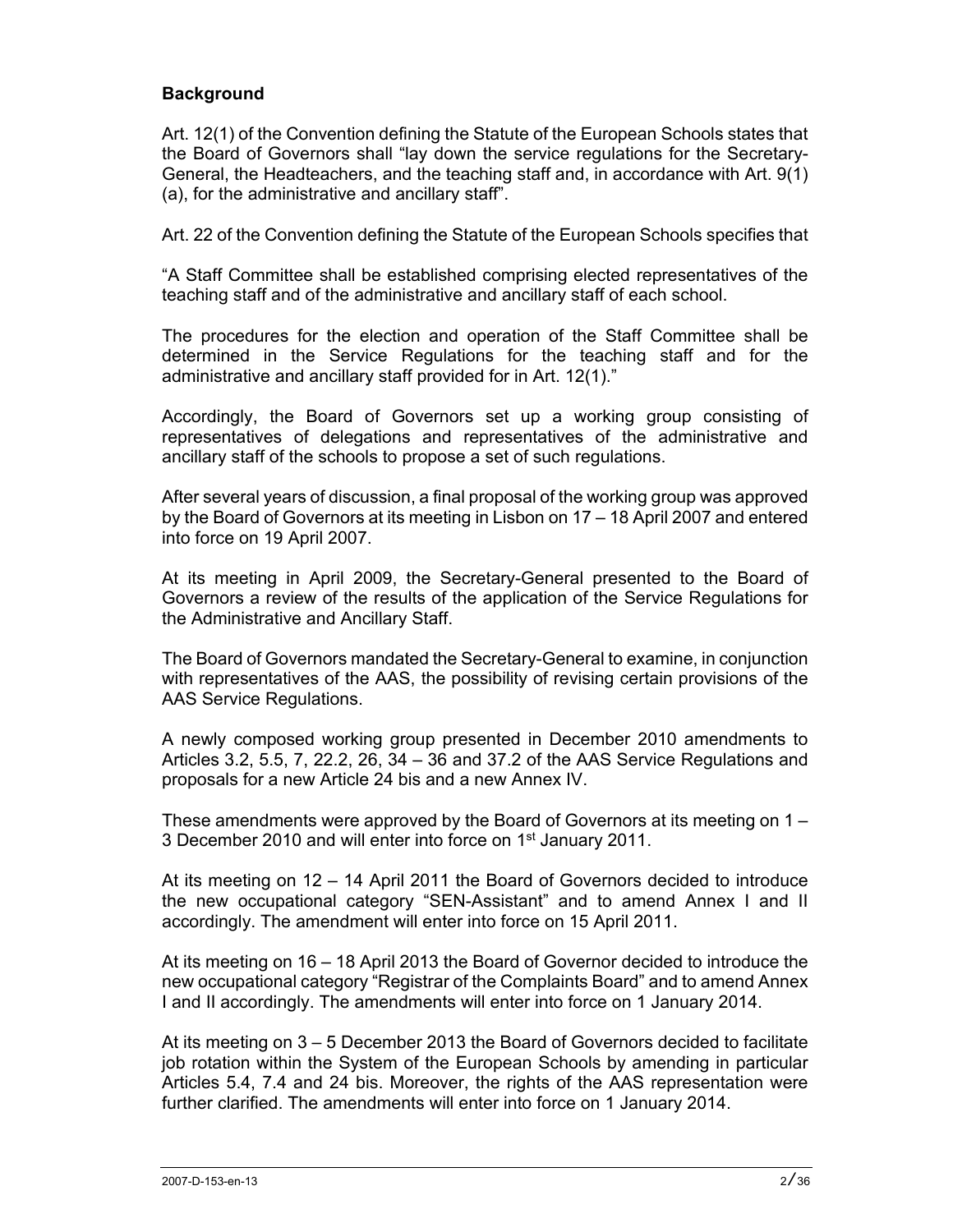At its meeting on 1 – 3 December 2015 the Board of Governors decided to introduce a new Article 23 bis regulating the appointment of a member of the Administrative and Ancillary Staff as an 'Accounting Officer'. The amendment will enter into force on 1 January 2016.

At its meeting on 4-7 December 2018 the Board of Governors decided to repeal Articles 13.1 and 13.2 and to add Annex VI to the Service Regulations: '*Content of the administrative and management of personal data files',* in order to comply with the Regulation of 27 April 2016 on the protection of natural persons with regard to the processing of personal data and on the free movement of such data. The amendments will enter into force as of 1 January 2019.

At the same meeting the Board of Governors gave its approval on the proposed modification of wording for Article 23 bis, with effect as from 1 January 2019.

At its meetings on 9 to 12 April 2019 and 3 to 5 December 2019, the Board of Governors agreed on the modification of Articles 7, 13, 21, 22, 23 bis, 25, 37, 38 and Annex II "Indicative Framework for AAS in the European Schools" and Annex III "Framework for AAS in the European Schools". It was also decided to repeal Article 24 and the former Annex V "Performance evaluation report". In addition, the Board of Governors approved a new Annex IV "List of national laws and collective agreements referred to in Article 25.4".

At its meeting on 15 to 17 April 2020, the Board of Governors amended Annex 2 "Model Single Spine" for the European School Bergen.

At its meeting of 8 to 10 December 2021, the Board of Governors agreed to amend Article 5.5 as well as Article 7.5, 7.6 and 7.7 in order to widen the possibilities of internal recruitment. It also adopted an amendment of Article 17, mainly to allow oncall time to be treated as overtime and to adapt the Service Regulations accordingly.

At its meeting of 6 to 8 April 2022, the Board of Governors added a paragraph to each of the Articles 5, 10 and 31 to ensure that staff members hold levels of reliability and morality sufficient to guarantee the performance of their duties.

It also amended Annex II by adding the professional category of Psychologist to all salary scales, by inserting the grade of Senior Accountant into the Bergen salary scale, and by readjusting the sums paid under the salary scale of the European School of Varese.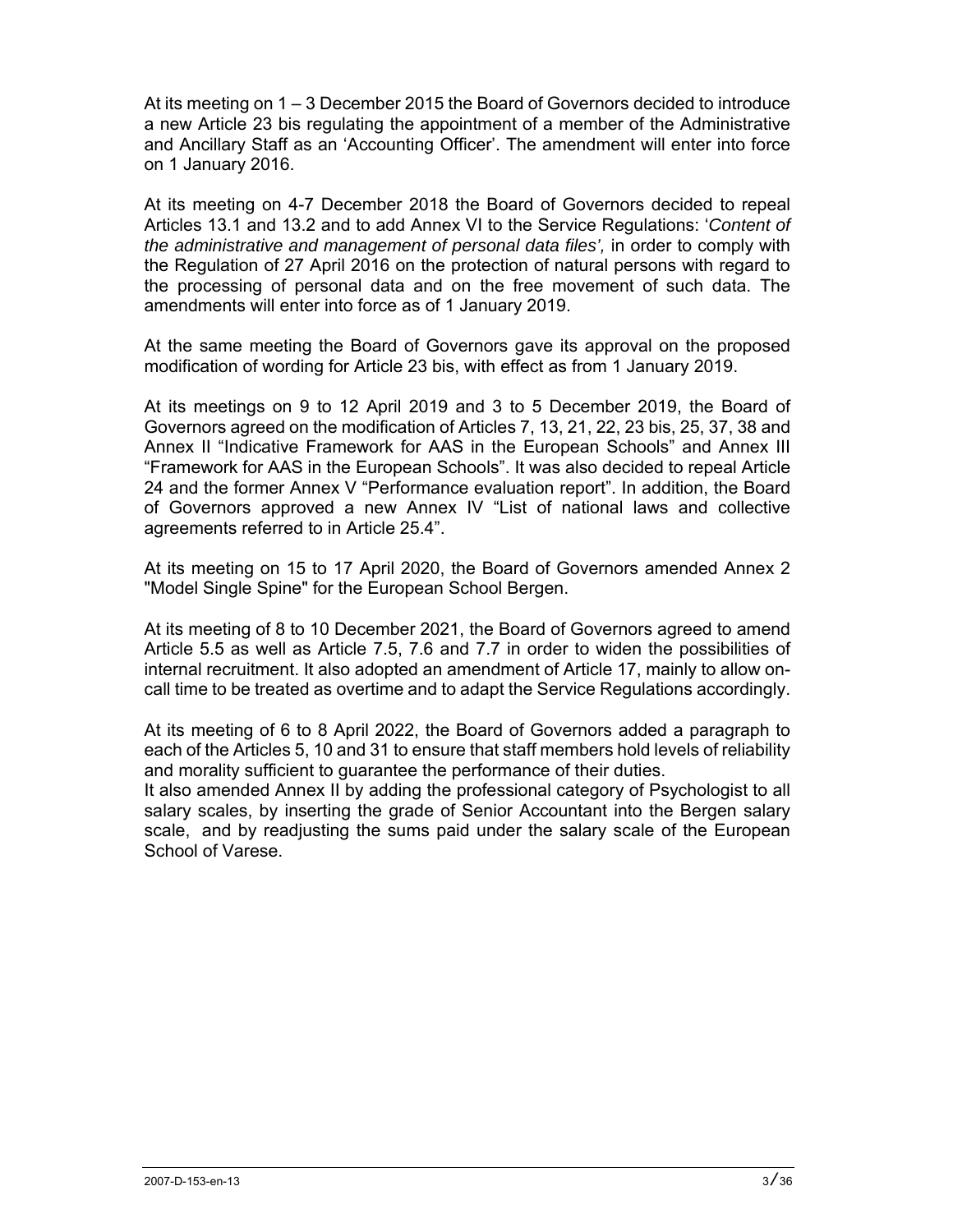# **SERVICE REGULATIONS FOR THE ADMINISTRATIVE AND ANCILLARY STAFF (AAS) OF THE EUROPEAN SCHOOLS**

# **Contents**

## **Chapter I – General provisions**

- Art. 1 Scope
- Art. 2 Definitions
- Art. 3 Legal status applicable
- Art. 4 Occupational categories and posts

## **Chapter II – Recruitment and appointment**

- Art. 5 Recruitment conditions and appointment procedure
- Art. 6 Contract of employment
- Art. 7 Initial grading
	- Art. 8 Probationary period
	- Art. 9 End of the contract of employment

## **Chapter III – Obligations and rights**

- Art. 10 Obligation of loyalty
- Art. 11 Obligation of residence
- Art. 12 Obligation to provide the management with assistance and to make good any damage caused
- Art. 13 Personal file and performance evaluation report
- Art. 14 Training and right of assistance
- Art. 15 Association and representation

#### **Chapter IV – Working conditions**

- Art. 16 Hours of work and timetables
- Art. 17 Overtime and part-time work
- Art. 18 Mission expenses
- Art. 19 Leave

#### **Chapter V – Career**

- Art. 20 Career structure
- Art. 21 Advancement to a higher step
- Art. 22 Change of occupational category
- Art. 23 Temporary holding of posts
- Art. 23 bis Accounting Officer Correspondent
- Art. 24 deleted
- Art. 24 bis Internal Measures

#### **Chapter VI – Remuneration**

- Art. 25 Establishment and adjustment of remuneration
- Art. 26 Emoluments
- Art. 27 Overpayments
- Art. 28 Taxes and statutory social insurance contribution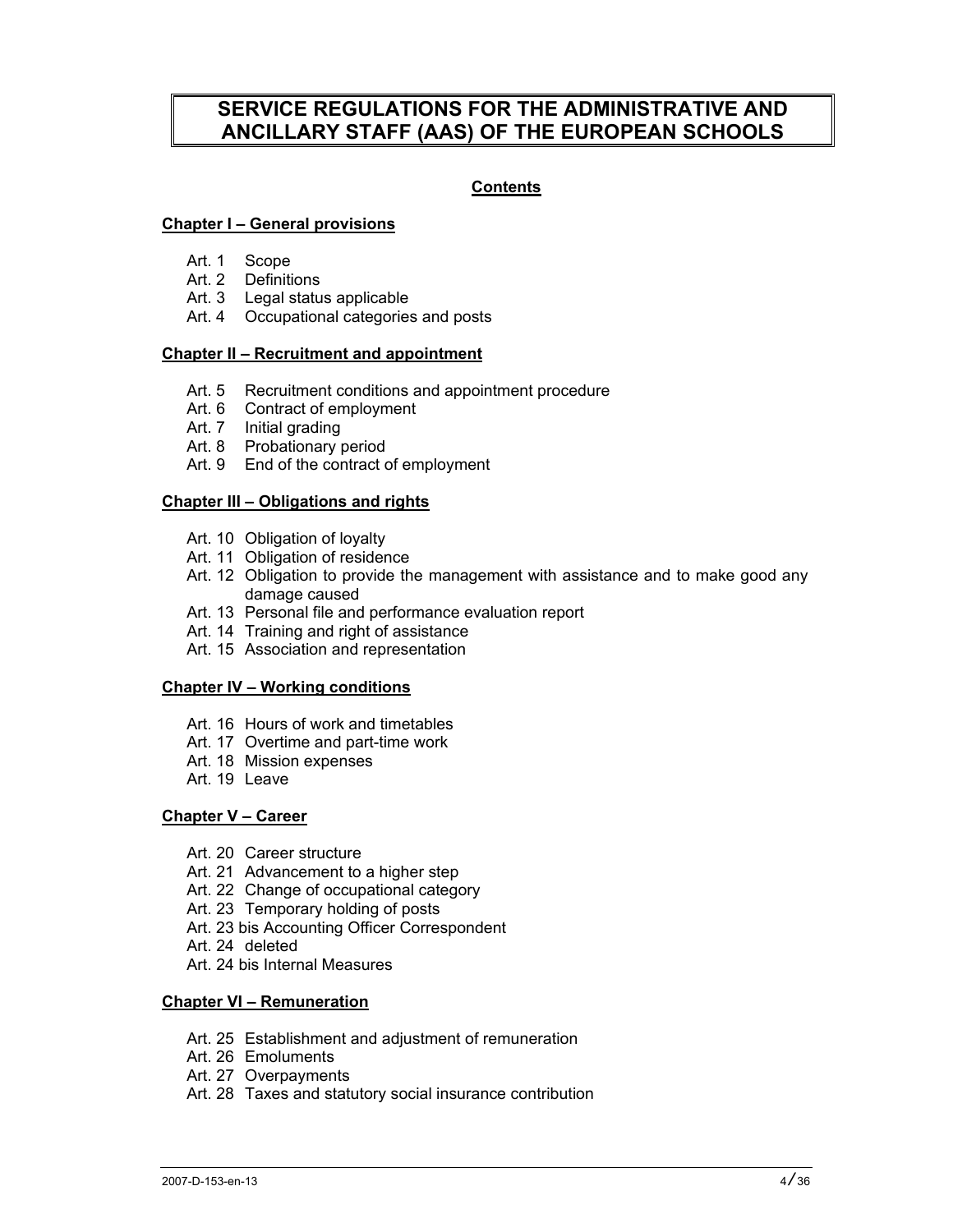# **Chapter VII – Social security**

Art. 29 Cover

Art. 30 Other welfare benefits

## **Chapter VIII – Disciplinary measures, decisions and appeals**

- Art. 31 Misconduct and disciplinary action
- Art. 32 Authority with disciplinary powers and procedure
- Art. 33 Subrogation in favour of the European Schools
- Art. 34 Decisions
- Art. 35 deleted
- Art. 36 Contentious appeals

## **Transitional provisions**

Art. 37

# **Final provisions**

Art. 38

## **Annex I: Occupational categories**

## **Annex II: Non-indexed Single Spine salary grid as approved by the Board of Governors of April and December 2019**

## **Annex III: List of collective agreements referred to in Article 3.2**

**Annexe IV: List of national laws and collective agreements referred to in Article 25.4** 

# **Annexe V: Content of the administrative and management of personal data files**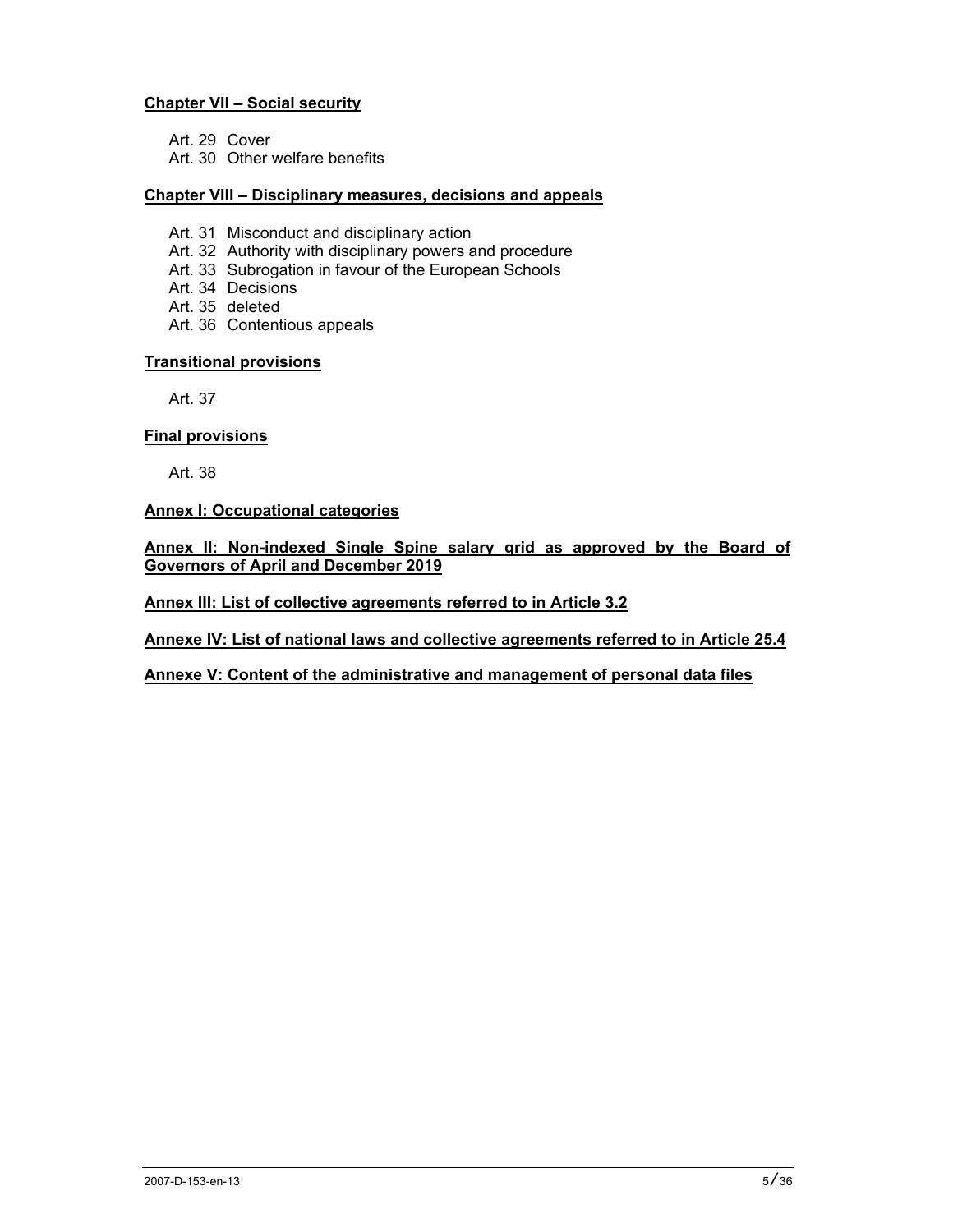# PREAMBLE:

The Board of Governors of the European Schools, in conformity with the provisions of Art. 12 of the Convention defining the Statute of the European Schools of 21 June 1994, hereby adopts these Service Regulations for the administrative and ancillary staff of the European Schools.

#### **Chapter I – General provisions**

#### Art. 1 Scope

 These Service Regulations govern the terms of employment of the administrative and ancillary staff of the European Schools, as defined in Art. 2 below.

#### Art. 2 Definitions

 For the purposes of these Service Regulations, the following terms shall have the following meaning:

- 1. **'Administrative and Ancillary Staff' (AAS):** any person employed by a European School or by the Office of the Secretary-General not seconded by a member state but appointed by a Director of a European School or by the Secretary-General, to fill a post created by the Board of Governors, excluding those members of staff governed by the **Conditions of Employment for Part-Time Teachers** (as applied to part-time teachers in post prior to 1 September 1994) or by the **Conditions of Employment for Part-Time Teachers in the European Schools** (as applied to part-time teachers recruited after 31 August 1994) and excluding those persons recruited by a Director or by the Secretary-General who, by decision of the Board of Governors, are employed on terms analogous to those of the **Regulations for Members of the Seconded Staff of the European Schools.**
- 2. **'Management'** shall mean the Director of a European School or the Secretary-General as far as their respective staff is concerned.
- 3. **'School(s)'** shall mean the European Schools and the Office of the Secretary-General.

#### Art. 3 Legal status applicable

- 1. Members of the AAS shall be subject to these Service Regulations, which apply within the framework of the legislation of the host country. The effect of application of these Service Regulations may not be to deprive members of the AAS of the protection afforded to them by the 'mandatory provisions' of the host country. If there is any contradiction between the terms of these Service Regulations and the legislation of the host country, it is the latter which shall prevail.
- 2. For the purpose of these Service Regulations, 'mandatory provisions' shall mean provisions which the law of the country do not allow to be breached by agreement between parties as well as collective agreements in their respective valid version listed in Annex III.
- 3. The management shall be responsible for applying these Service Regulations.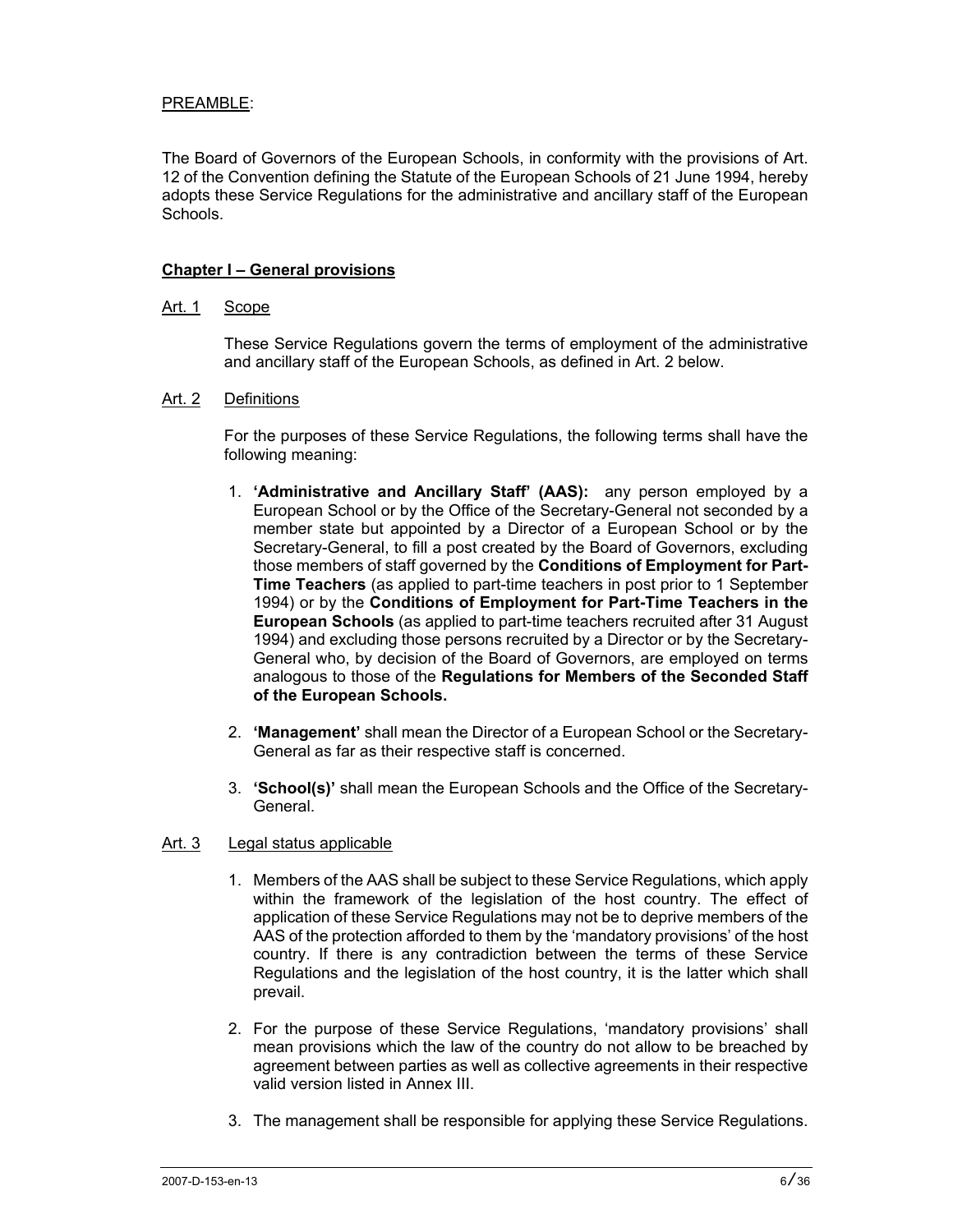# Art. 4 Occupational categories and posts

- 1. The Board of Governors, on a proposal from its Secretary-General, shall have sole responsibility for creating, changing or discontinuing any occupational category.
- 2. A list of occupational categories appear in Annex I.
- 3. The Board of Governors, on a proposal from the Directors and the Secretary-General, shall determine the administrative and ancillary staffing requirements each year.
- 4. The sole purpose of any appointment shall be to fill a vacancy, subject to the conditions laid down in these Service Regulations.
- 5. The management may nevertheless use the services of outside staff on a temporary basis, for a maximum period of twelve months, for the purpose of:
	- a) the performance of extraordinary or emergency duties or duties not provided for in Annex I.
	- b) occasional collaboration on the duties of the AAS when the volume of work so requires.

These temporarily employed persons are not subject to these Regulations.

## **Chapter II – Recruitment and appointment**

- Art. 5 Recruitment conditions and appointment procedure
	- 1. Recruitment shall be aimed at securing for the schools the services of persons fit to perform the duties**,** with the highest standards of efficiency and integrity and the skills required for the performance of their duties.
	- 2. Members of the AAS shall be recruited irrespective of sex, race, colour, ethnic or social origin, genetic features, language, religion or belief, political or any other opinion, membership of a national minority, property, birth, disability, age or sexual orientation. No posts shall be reserved for nationals of any specific member state.
	- 3. The selection process will be based on the principle of equal treatment of candidates.
	- 4. a) When a vacancy occurs, a notice shall be published by the management, giving details of:
		- the post to be filled and the duties involved,
		- the qualifications recommended in Annex I and, where appropriate, relevant experience,
		- the closing date for the submission of applications.
		- b) The vacancy notice should invite candidates to outline in their applications the qualities which in their opinion make them particularly well suited to the post.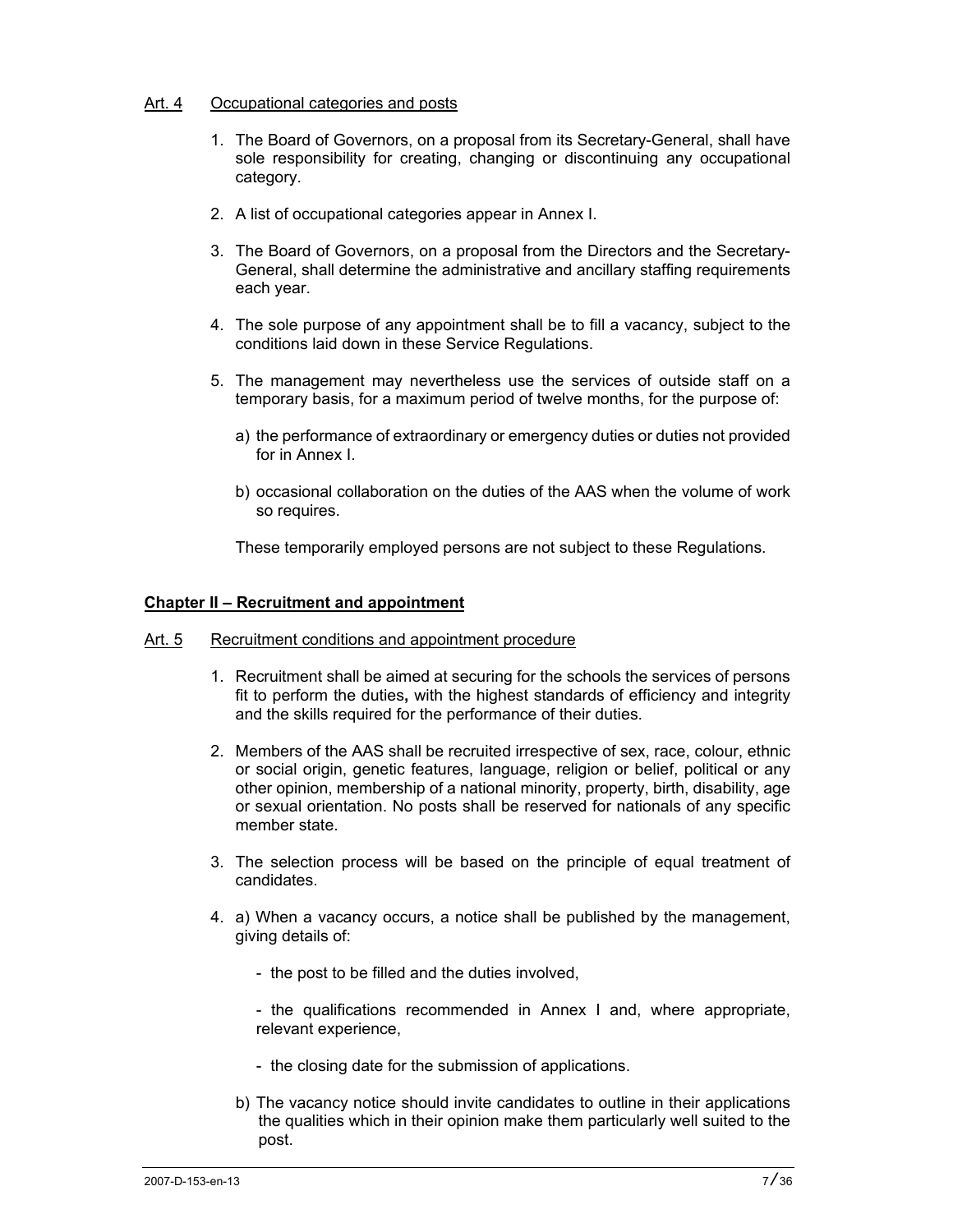- c) The vacancy shall be brought to the attention of the general public by publication of an advertisement in a widely spread media at least two weeks before the closing date for the submission of applications. During the same period the vacancy will also be advertised in all the schools.
- d) After the closing date for the submission of applications, the management, assisted by a person of its choice competent to judge the candidates and by the AAS representative or by a member of the AAS Committee nominated by the latter, shall evaluate the applications submitted and shortlist the best qualified candidates. The management and assistants will shortlist candidates for interview. The management will decide on the composition of the interview board. A representative of the AAS shall attend as an observer at the meeting of the interview board. Taking account of the views of the interview board, the management shall decide on the appointment to be made. All the candidates will be informed of the outcome of their application.
- e) The Director shall inform the Administrative Board of the school of appointments made. The Secretary-General shall inform the Board of Governors of appointments involving the staff of the Office.
- 5. The Management may decide to derogate from the obligation to publish the advertisement in a local medium of wide circulation as referred to in paragraph 4.c) and to publish the post within the School or within the European School system in cases where the vacancy can be filled by a member of AAS from the same or another European School. In such cases, the management may recruit the member of staff for the vacant post if that person has successfully passed an internal selection procedure. Furthermore, the provisions of paragraph 4.c) may be waived when the post is to be filled on a temporary or a predetermined fixedterm basis. In all cases, Article 7.4 of the Regulations does not apply.
- 6. The management or the General Secretary will ensure compliance with all national legal conditions relating to the recruitment of staff by a school establishment or in the taxation and financial fields and that the person recruited is suitable to occupy a post in a school and/or relating to accounting or taxation. This provision does not apply to members of the administrative and service staff who do not work in the school environment and/or who do not hold qualifications in a regulated profession authorising this type of control.

Prior to conclusion of the contract, the candidate member of the administrative and service staff is required to provide evidence of their suitability to occupy a post in a school and/or in the field of accounting or taxation in the form of official documents issued within the previous three months by the state authorities of the country of which they are a national (criminal record extract or equivalent).

In order to permit periodic checks to ensure that this suitability is maintained, they may be asked to renew such official documents at regular intervals during the performance of their contract, notably on the occasion of periodic evaluations.

The criminal record extract requested is strictly limited to infractions that have a direct connection with the position for which the candidate is applying or the employee holds.

The school reimburses the candidate or staff member for the costs incurred in obtaining these documents.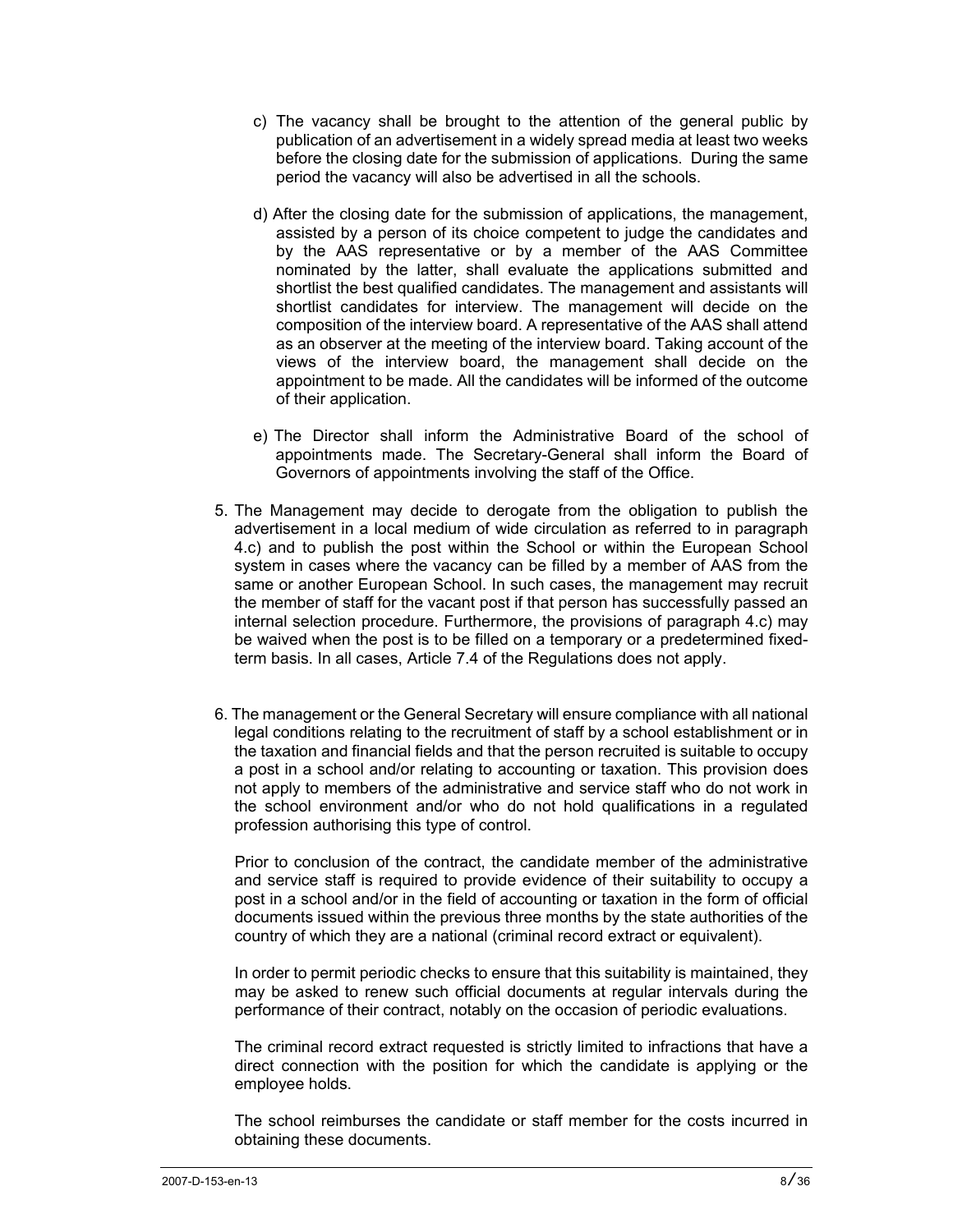The obligations incumbent upon the Schools by virtue of this provision mean compliance with the following procedure:

- a) Upon initial employment, the relevant criminal record extract produced will be examined by the Human Resources manager and then either returned to the candidate or destroyed and replaced with an attestation stating that the formality has been completed and that the candidate is authorised to operate within the School or the Office of the Secretary-General of the European Schools. This attestation will be incorporated into their staff file.
- b) During the regular checks during performance of the contract and especially on the occasion of periodic evaluations, the staff member has the choice of producing either an official document within the meaning of Article 5.6(2) or a sworn declaration that they undertake to obtain the appropriate criminal record extract within a month of the request for this document.

Should the member of staff refuse to comply with this procedure or if the onemonth deadline referred to in the previous paragraph expires, the Management shall immediately issue a decision to suspend performance of the contract of the member of staff concerned and within ten working days issue a decision regarding termination of the contract of the member of staff concerned.

The same procedure applies to the Secretary-General when they rule on the case of the employee of the Office of the Secretary-General of the European Schools.

The remuneration of the member of staff whose contract has been suspended is maintained for as long as necessary in order to deliver the decision regarding termination of the contract.

- c) Should the criminal record extract produced by the candidate or the member of staff reveal the existence of active criminal proceedings or convictions, the Management or the Secretary-General shall immediately summon the candidate or member of staff to hear what they have to say regarding these proceedings and/or convictions.
- d) The candidacy is rejected if the candidate's interview on the subject of information in the relevant criminal record extract confirms the existence of convictions for vice or in connection with the position that the candidate wishes to hold if they are applying in the area of accounting or taxation. If it concerns convictions for other offences or if it concerns active criminal proceedings, the candidacy can still be envisaged if there is no relation between the position that the candidate wishes to hold and the infraction reported or subject to inquiry by the criminal court and if, taking into account the degree of publicity surrounding them, the nature of the sanctioned criminal offences or active proceedings is such that they are unlikely to harm the reputation of the party concerned and, indirectly, that of the European Schools.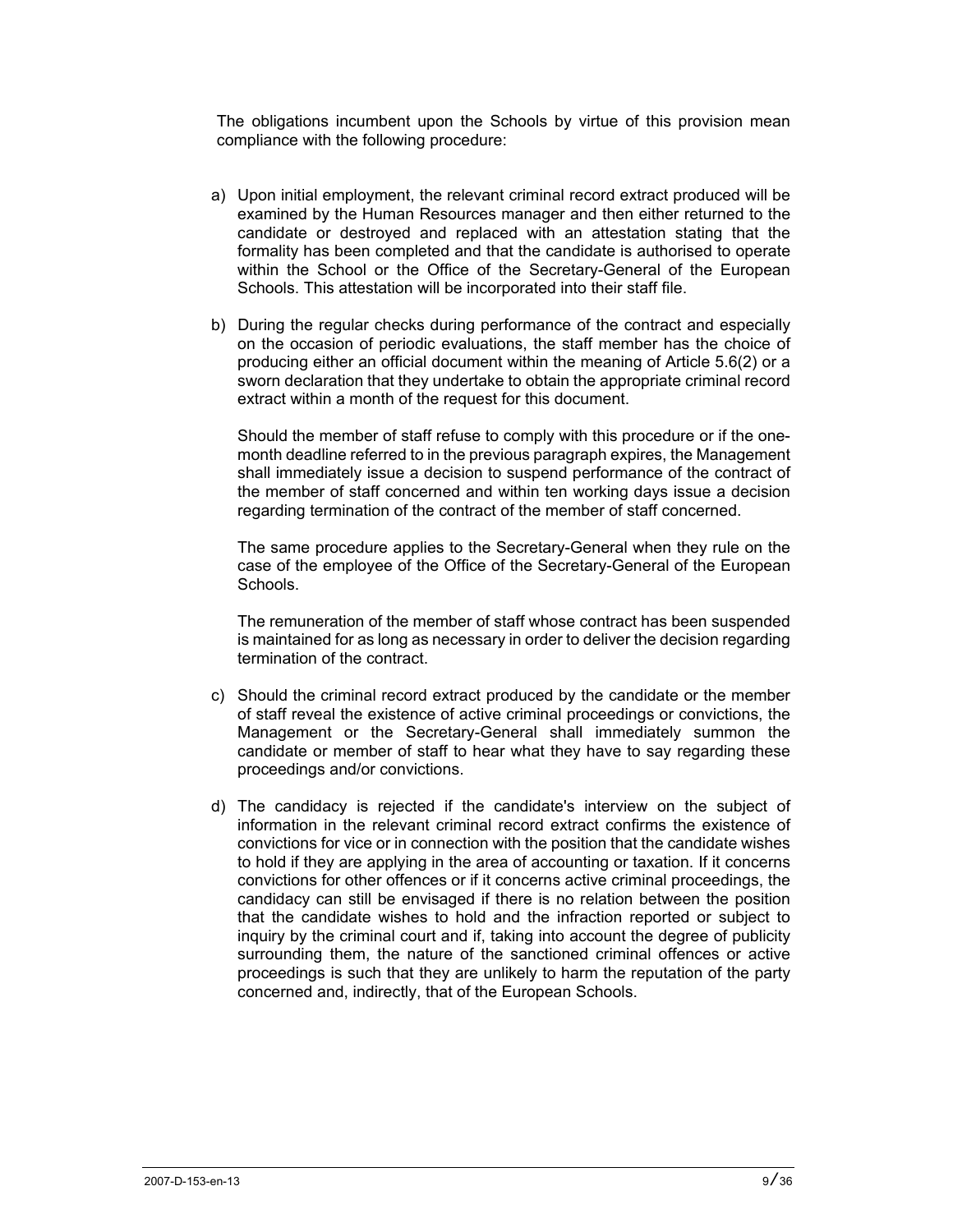e) The employment contract is terminated if the interview with the member of staff concerning the information in the relevant criminal record extract confirms the existence of convictions for vice or in connection with the position held by the member of staff if they occupy a post in the area of accounting or taxation. If it concerns convictions for other offences or if it concerns active criminal proceedings, the contract can be maintained if there is no relation between the position held by the member of staff and the infraction reported or subject to inquiry by the criminal court and if, taking into account the degree of publicity surrounding them, the nature of the sanctioned criminal offences or active proceedings is such that they are unlikely to harm the reputation of the party concerned and, indirectly, that of the European Schools.

# Art. 6 Contract of employment

 1. The contract of employment shall be drawn up in writing for an indefinite period in the case of permanent staff and for a fixed period in the case of temporary staff.

 The law of the host country will apply in the event of successive renewals of a fixed-term contract.

- 2. The following must necessarily be mentioned:
	- a) the name and address of the contracting parties;
	- b) the date on which the member of staff is to take up the post;
	- c) the duration of the contract;
	- d) the place of work;
	- e) the duties and responsibilities carried by the post to be filled;
	- f) the grading in the occupational category and the remuneration carried;
	- g) the weekly hours of work and timetable;
	- h) the leave entitlement;
	- i) the probationary period provided for in Art. 8;
	- j) the period of notice required for termination of employment;
	- k) the applicability of these Service Regulations.
- 3. The contract will be signed by the management and by the member of the AAS before taking up the post.
- 4. The management will give the successful candidate a copy of these Service Regulations, and a copy of the General Rules of the European Schools, before the contract is signed.

## Art. 7 Initial grading

- 1. Successful candidates shall be appointed at a grade corresponding to the occupational category for which they have been recruited.
- 2. The initial grade shall depend on the professional experience of the successful candidate.

Without prejudice to the paragraph 4 they shall be placed with respect to the initial grade as follows:

| Years      | Jp to    | More than | More than |
|------------|----------|-----------|-----------|
| experience | 15 vears | 15 vears  | 25 vears  |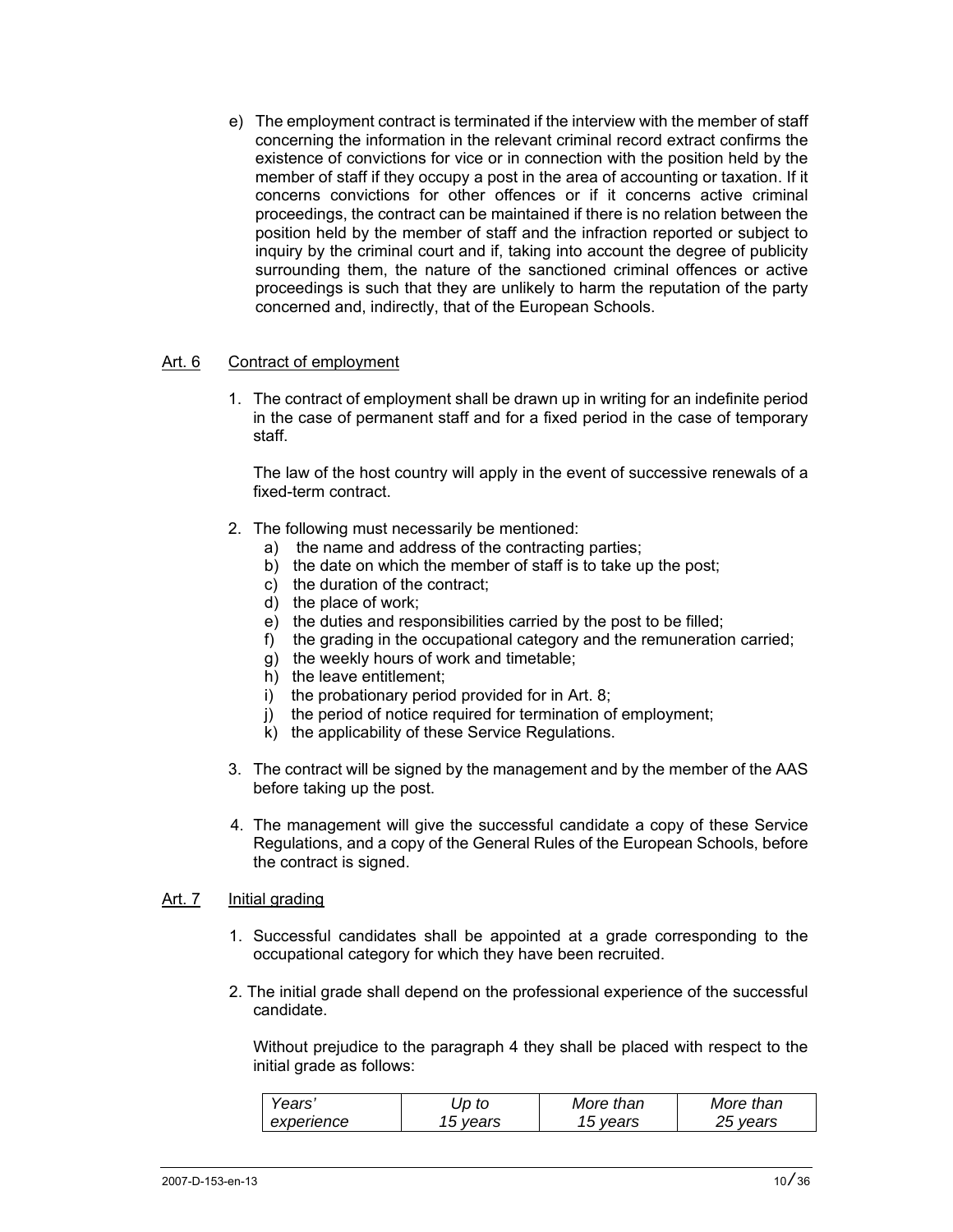|                                                 |         | Up to<br>25 years |         |
|-------------------------------------------------|---------|-------------------|---------|
| Grade linked to<br>the occupational<br>category | Grade 1 | Grade 2           | Grade 3 |

- 3. The initial step in grade 1 of the corresponding occupational category shall depend on the relevant job experience of the candidate. The management will take the decision concerning the initial step after consultation of the interview board. The initial step shall not be higher than step 3. If a candidate is placed in grade 2 or 3 of the corresponding occupational category step 1 has to be foreseen.
- 4. The management may decide to derogate from paragraph 2 and place the successful candidate in a higher grade of the same occupational category in case no qualified candidate could be recruited due to the competitive situation on the local labour market. Any such decision must be communicated to the next meeting of the Administrative Board.
- 5. Without prejudice to paragraphs 2 to 4, chosen candidates who already have an employment contract with another school in the same country and the same professional category or a similar professional category shall be placed in at least the grade and step that they have already attained.
- 6. Without prejudice to paragraphs 2 to 4, chosen candidates who already have an employment contract with another school in the same country but in a lower professional category shall be placed in the grade above the one that they had before being chosen and in the same step.
- 7. Without prejudice to paragraphs 2 to 4, chosen candidates who already have an employment contract with the same school in the same country but in a lower professional category shall be placed in the grade above the one that they had before being chosen and in the same step.
- 8. Successful candidates who already have a part-time contract of employment with the same school in a lower occupational category shall without prejudice to paragraph 4 be placed in their new grade in accordance with paragraph 2.
- 9. In the cases referred to in paragraphs 5 and 6 a new contract of employment shall be concluded, whose terms and conditions shall comply with the provisions in force in the school to which he/she is moving.

# Art. 8 Probationary period

 The first six months shall be regarded as a probationary period. During this period each of the two parties may terminate the contract in writing subject to one month's notice.

#### Art. 9 End of the contract of employment

- 1. The contract of employment shall end only in the circumstances provided for by the legislation of the host country.
- 2. Where the discontinuance of a post is decided by the Board of Governors, a member of the AAS who cannot be redeployed shall receive what is laid down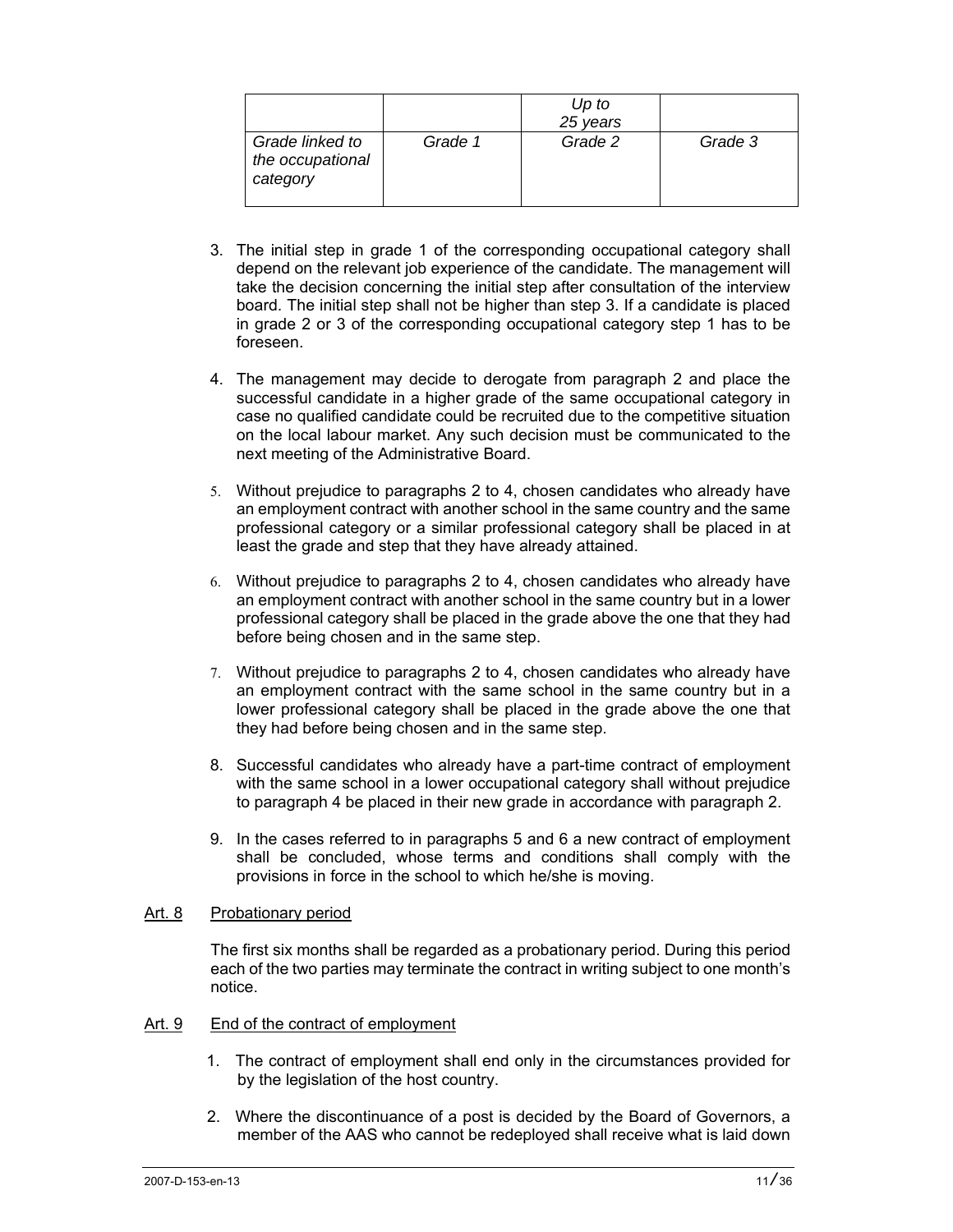by the legislation of the host country but never less than an allowance equivalent to one month's basic salary per year of service in the school up to a maximum of three months' salary, the intermediate portion being calculated in twelfths. Where a member of the AAS refuses a reasonable offer of an alternative post, the above allowance shall not be granted.

## **Chapter III – Obligations and rights**

#### Art. 10 Obligation of loyalty

- 1. In his/her day-to-day activities, a member of the AAS shall contribute to the fulfilment of the objectives of the European Schools and shall undertake to abide by the provisions governing these schools.
- 2. A member of the AAS wishing to engage in an activity of a professional nature or to carry out an assignment outside the schools, whether gainful or otherwise, must notify the management. Management shall prohibit the activity/assignment if it is such as to prejudice the member of staff's commitment or to be detrimental to the interests of the school.
- 3. In the case of a part-time employee, the management must respect the right of the AAS member to supplement the income which he/she earns in employment in the school.
- 4. A member of the AAS shall carry out loyally the duties assigned to him/her by the management as provided for in the contract of employment and in accordance with the requirements of the service and shall conduct himself/herself solely in the interests of the schools. He/She shall, both during and after his/her period of service, exercise the greatest discretion with regard to all facts and information gained in the course of or in connection with the performance of his/her duties.
- 5. Members of the administrative and service staff must refrain from any action that might in any way whatsoever compromise the tranquillity, integrity, dignity, safety or health of all staff and pupils at the school.

Members of the administrative and service staff must inform the Head teacher or their line manager of any intention, any event or any situation provoked by themselves or by any member of staff or any pupil at the school that might in any way whatsoever compromise the smooth operation of the services or which might in any way whatsoever compromise the tranquillity, integrity, dignity, safety or health of all staff and pupils at the school.

## Art. 11 Obligation of residence

 A member of the AAS shall reside either at the place where the school is situated or at no greater distance therefrom than is compatible with the proper performance of his/her duties.

- Art. 12 Obligation to provide the management with assistance and to make good any damage caused
	- 1. A member of the AAS shall be under the authority of the management of the school and shall be responsible to the latter for performance of the duties assigned to him/her in the interests of the smooth operation of the school.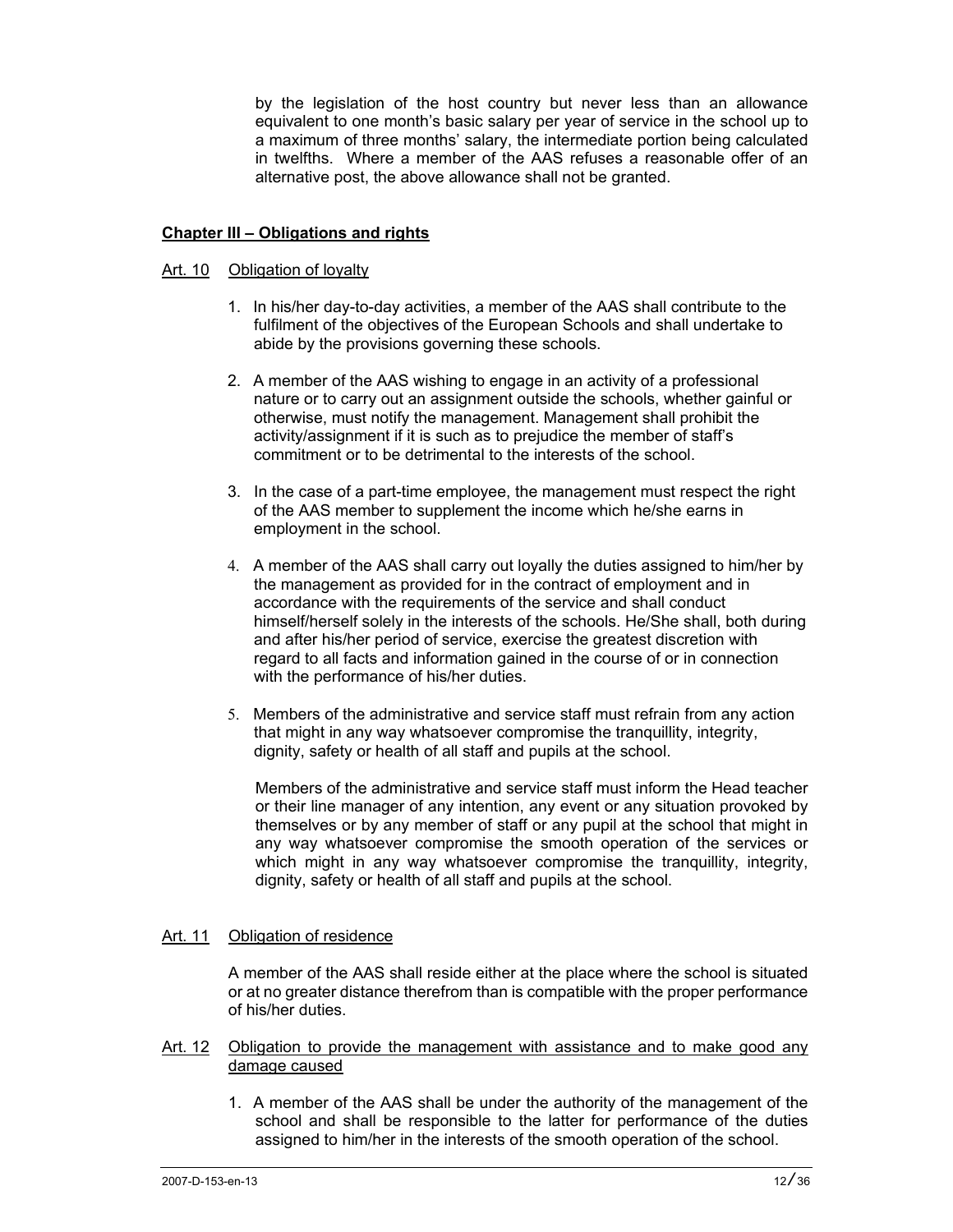- 2. A member of the AAS may be required to make good, in whole or in part, any damage suffered by the school or by a third party as a result of misconduct on his/her part, as defined in Art. 31.
- 3. Where a member of the AAS incurs civil liability for damage caused either by a pupil in his/her care or to a pupil in the same circumstances, the school's liability shall be substituted for that of the member of the AAS. In the event of professional misconduct and according to its degree of seriousness, the school shall reserve the right to take all appropriate measures against the member of the AAS concerned.
- 4. The school shall take out adequate insurance to cover its own and its staff's liability in respect of third parties.

# Art. 13 Personal file<sup>1</sup>

A personal file shall be compiled for each member of the AAS. The details are established in Annex V of this Service Regulations.

# Art. 14 Training

 Within available resources the management shall facilitate such further professional training for members of the AAS as is in the interests of the service. Where appropriate, management shall provide assistance.

## Art. 15 Association and representation

- 1. Members of the AAS shall be entitled to exercise the right of association. They may in particular be members of trade unions or professional associations and may hold office.
- 2*.* The members of the AAS of each school shall elect a representative and an alternate every year. Only members of the AAS with at least a two-year contract and in the school's service for more than six months shall be entitled to vote and stand for election. The representative of the AAS of the school shall be a member of the school's Administrative Board. The performance of representational duties shall not be prejudicial to the person concerned. The representative of the AAS cannot be dismissed for reasons inherent to his/her mandate or delegation. The elected representative shall be entitled to two hours' release from normal duties per week.
- 3. The AAS Committee, made up of one representative of the AAS from each school (elected as specified in Art. 15.2 above), and the Inter-Schools Staff Committee referred to in the Regulations for Members of Seconded Staff of the European Schools – which two committees together shall constitute the Staff Committee referred to in Art. 22 of the Convention defining the Statute of the European Schools – shall designate annually, by common accord, a delegate and his/her alternate, from among the teaching staff, to represent them at meetings of the Board of Governors. The President of the Board of Governors may, however, invite AAS representatives, as experts, to meetings whenever matters of interest or concern to AAS members are to be addressed.

 $\overline{a}$ 

<sup>1</sup> The former Articles 13.1. and 13.2. are repealed and replaced by Annex V to the Service Regulations, entitled '*Content of the administrative and management of personal data files*'.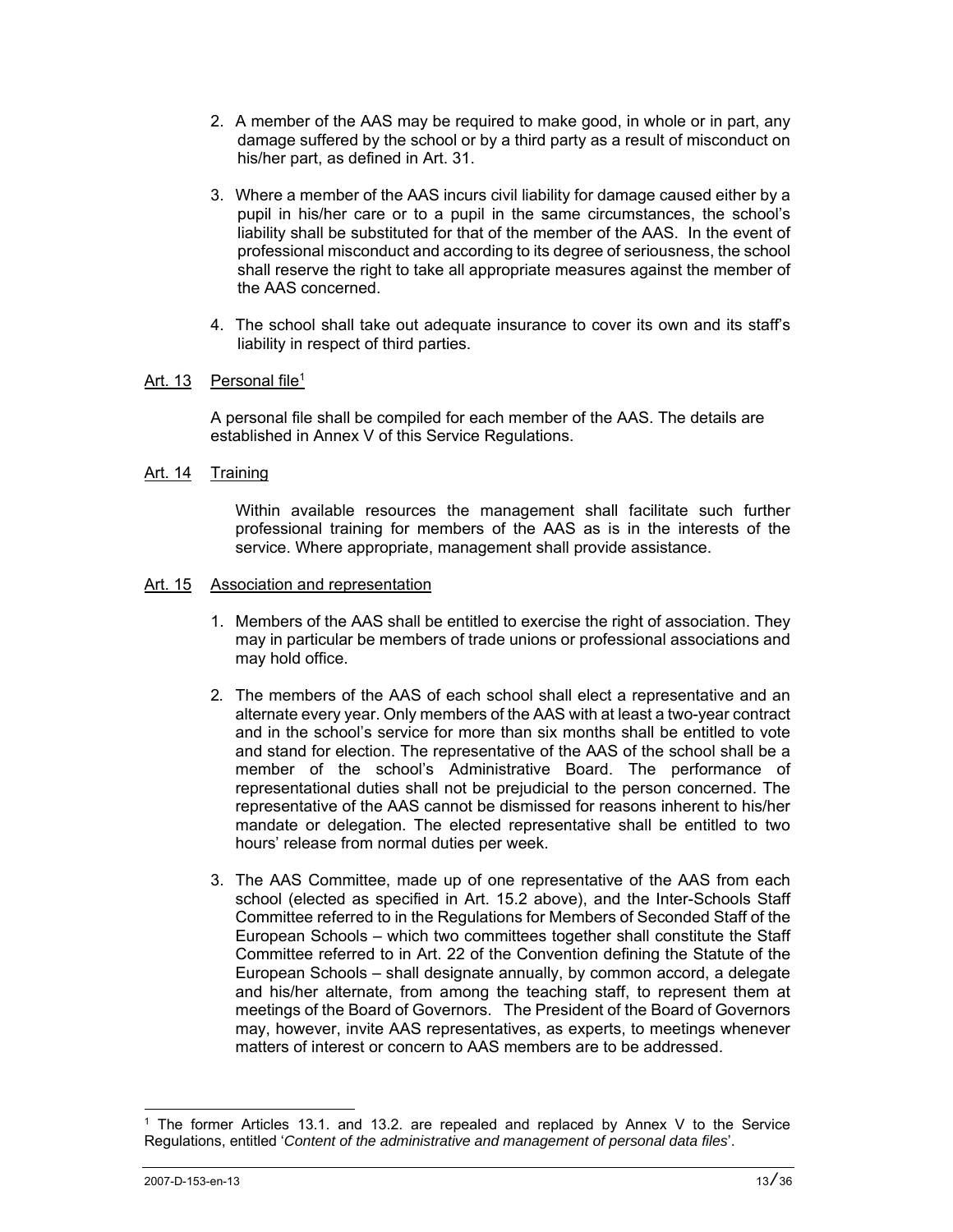4. The representatives of all the AAS Committees of the schools may meet at the same time and at the same venue as the representatives of the teaching staff to discuss matters of common interest. Where duly substantiated circumstances so require, the Secretary-General may authorise additional meetings to be held, at a venue to be determined by him. Mission expenses shall be reimbursed as provided for in Art. 18 of these Service Regulations.

# **Chapter IV – Working conditions**

## Art. 16 Hours of work and timetables

- 1. Full-time members of the AAS shall normally work a 37½-hour week unless the contract of employment specifies otherwise.
- 2. Without prejudice to 1 above, the management may decide, after consulting the party concerned and the representative of the AAS, to adjust the allocation of working hours of an individual employee in order to bring it into line with local practice and the needs of the school and to draw up certain timetables to reflect the duties to be performed. The additional personal expenditure incurred by a member of the AAS as a result of these timetable adjustments (e.g. transport costs) will be reimbursed by the school.
- 3. If a member of the AAS, depending on the nature of his/her post, has an incomplete annual work schedule, the management may reduce his/her basic salary *pro rata* in line with actual working time or increase his/her daily hours of work to compensate for the days not worked.

## Art. 17 Overtime and part-time work

- 1. A member of the AAS may be required, at the management's request, to work overtime outside normal working hours in emergencies or in the event of exceptional pressure of work.
- 2. The total overtime which a member of the AAS can be asked to work may not exceed two hours per day, six hours per week or 20 hours per month. If exceptional circumstances make it necessary or if the person concerned agrees, this maximum may be exceeded with the authorisation of the competent management.
- 3. Overtime worked shall carry entitlement, either to the compensation provided for by the national legislation of the host country of the school, or if this legislation makes no provision or is less favourable, to a compensation on the basis of one and a half hours off for each hour of overtime. Where it has not proved possible to grant compensatory leave for overtime, remuneration shall be payable according to the hourly salary of the service provider.
- 4*.* The management may authorise, in writing, a member of the AAS to work parttime if he/she so requests. Such authorisation may be granted for a fixed or for an indefinite period and result in a reduction of up to 50% in the hours of work of the member of the AAS concerned. Remuneration shall be adapted *pro rata*.

#### Art. 18 Mission expenses

 A member of the AAS holding an appropriate travel order shall be entitled to reimbursement of travel expenses and to daily subsistence allowances in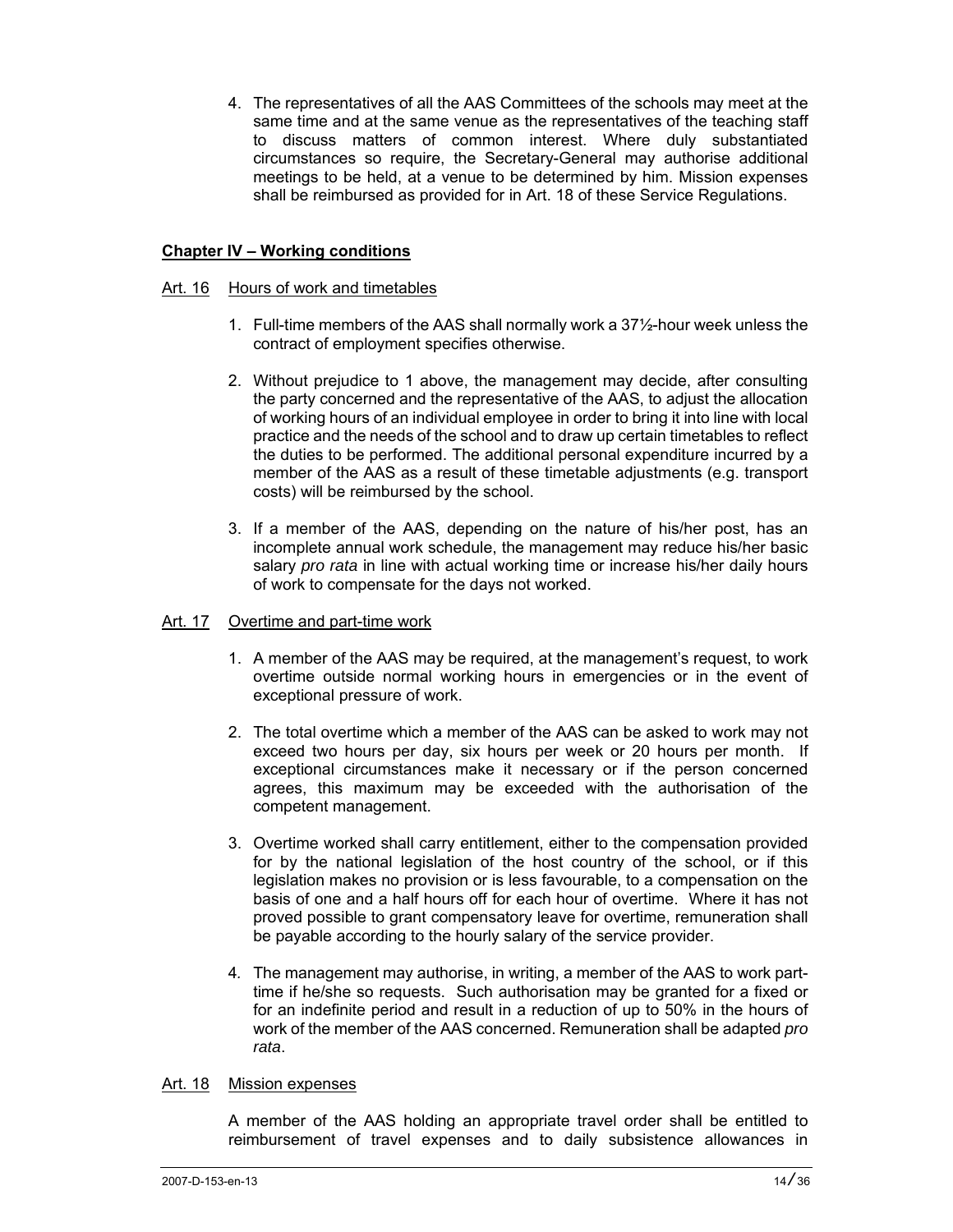accordance with the same rules as those laid down for seconded staff in their Regulations.

## Art. 19 Leave

A member of the AAS shall be entitled to the following leave:

- 1. Annual leave of 30 working days per calendar year, in addition to the official holidays of the European Commission. The management, after hearing the representative of the AAS Committee of the School, will determine the arrangements for implementation of this provision in accordance with the needs of the school and with the General Rules of the European Schools.
- 2. Leave because of sickness or accident, maternity, paternity or adoption leave and leave to fulfil statutory military/civil obligations, and any other special leave on the occasion, for instance, of family events, will be granted in accordance with the rules applicable in the host country.
- 3. Paid training leave may be granted to a member of the AAS to enable attendance at the further professional training courses referred to in Art. 14 of these Service Regulations.
- 4. Leave on personal grounds may, in exceptional circumstances and at the request of the member of the AAS, be granted for a period of one year, if the interests of the service are not adversely affected. Such leave may be granted for two further periods subject to the same conditions. During this period of leave the member of the AAS concerned shall not be paid or receive any related benefits and his/her career advancement shall be suspended.

# **Chapter V – Career**

#### Art. 20 Career structure

 All members of the AAS will come into the career bracket corresponding to the post's occupational category within the grades laid down in Annex II.

- Art. 21 Biennial Evaluation and advancement to a higher step
	- 1. The competence, efficiency and conduct of each member of the AAS shall be the subject of a performance evaluation report drawn up every two years by the line manager and countersigned. A copy, signed by the management, shall be given to the member of the AAS and a second copy will be kept in his/her personal file. The person concerned shall be entitled to add all comments thereon which he/she deems relevant. The management shall ensure that the views of immediate superiors are taken into account when drawing up the report. The details of the evaluation procedure are established in the "Implementing Rules for the Evaluation and Progression of Members of the AAS of the European Schools".
	- 2. A member of the AAS who has been at one step in his/her current grade for two years shall advance to the next step in that grade linked to his/her occupational category, on condition that the results of the evaluation carried out in conformity with paragraph 1 are not negative.

 This two-years progression shall continue until the member of the AAS has reached the final step of his/her current grade or is progressing to the next higher grade of his/her occupational category.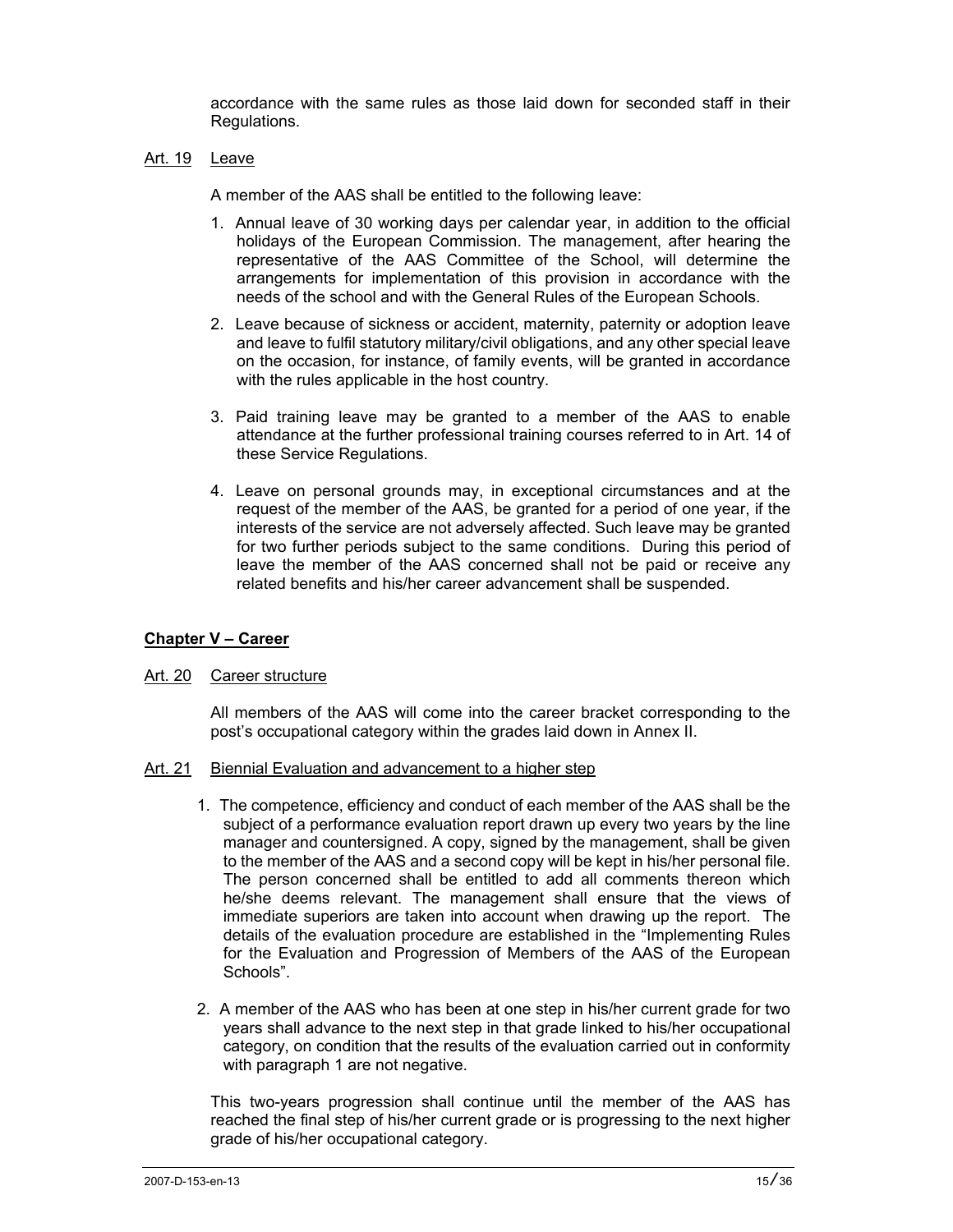The progression of a member of the AAS to a higher grade within his/her occupational category requires a minimum number of points accumulated in evaluations as defined in the Implementing Rules referred to in paragraph 1.

## Art. 22 Change of occupational category

- 1. A member of the AAS can be promoted from one occupational category to another only by following the appointment procedure in accordance with the provisions of Chapter II of these Service Regulations. The first six months in the new category shall be regarded as a probationary period unless otherwise specified by national legislation. For the duration of the probationary period the post vacated by the person changing category shall be occupied for a fixed term corresponding to the probationary period referred to above.
- 2. By way of an exception, a member of the AAS with a permanent contract may be placed in a higher occupational category without an appointment procedure if the transformation of its post is agreed by the Board of Governors under the normal procedure for the creation and suppression of an AAS post. The member of staff may be moved up into the higher occupational category only if the requirements for the post are fulfilled and he/she has performed successfully the tasks linked to the higher occupational category for more than 12 months. Its contract shall be amended accordingly without any change to the other terms and conditions.

## Art. 23 Temporary holding of posts

- 1. In emergencies, and in the interests of the school, a member of the AAS may exceptionally be called upon to occupy temporarily a post in another category, even though its holding requires diplomas and knowledge and skills of a level higher than those of the category to which he/she belongs. This situation may not last for longer than six months. The limit on the temporary holding of a post shall not apply if the purpose is to replace, directly or indirectly, a member of staff on long-term leave.
- 2. Staff holding such temporary posts shall be paid from appropriations earmarked for this purpose in the school's budget.
- 3. The member of the AAS concerned shall receive, as from the second month from the start of his/her temporary posting, an allowance (payable retrospectively from the day in which the substitution began) equal to the difference between the remuneration carried by his/her basic step and that corresponding to the basic step of the temporary posting.

# Art 23 bis Accounting Officer Correspondent

1. Based on a proposal of the Director the Administration Board of a School may decide to appoint a member of the Administrative and Ancillary Staff as 'Correspondent' to the Accounting Officer as reffered to in Article 35 of the Financial Regulation applicable to the Budget of the European Schools. In the Office of the Secretary-General this decision has to be taken by the Secretary-General.

The appointment can be temporary.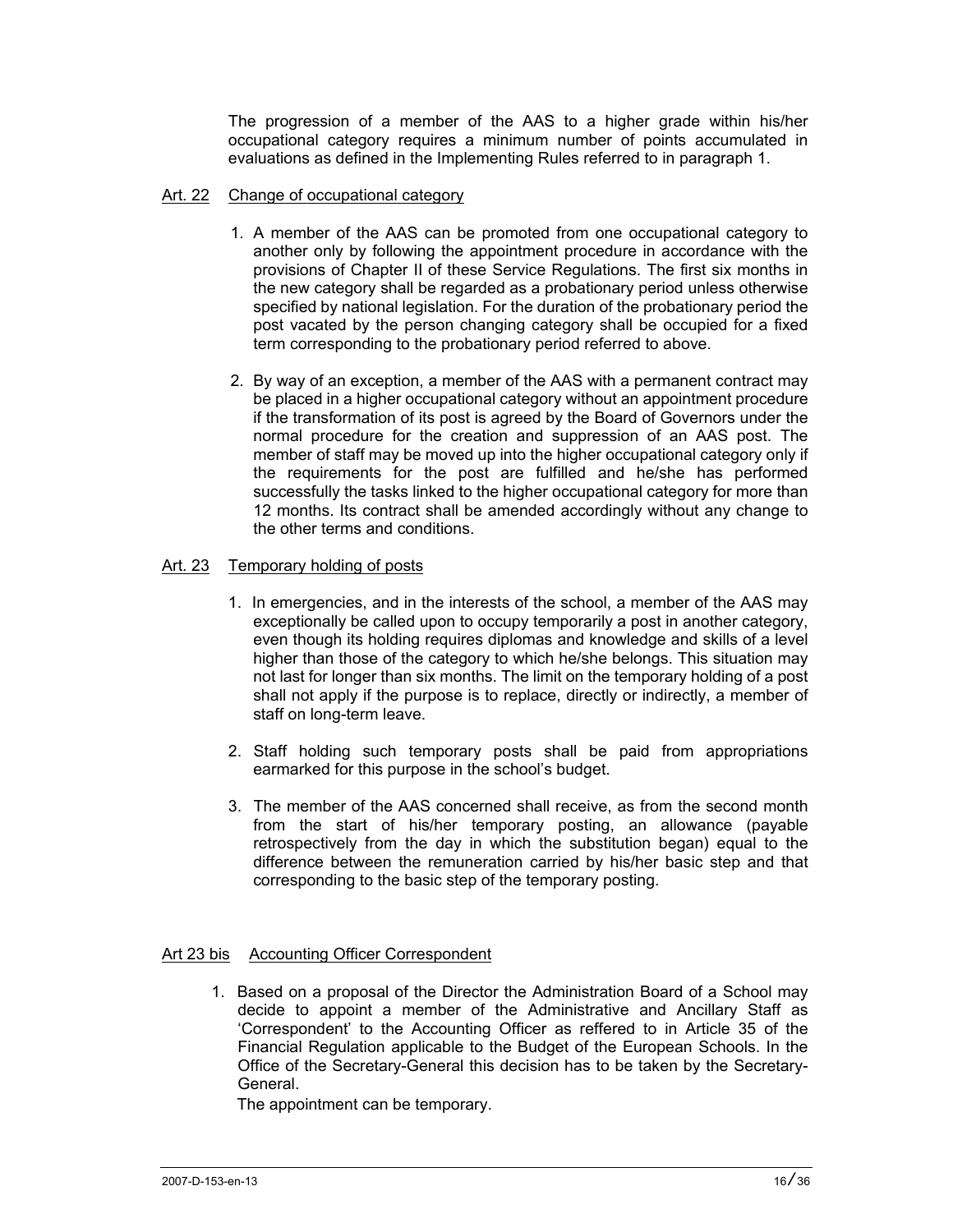- 2. The tasks and qualification of the 'Correspondent' are specified in the Financial Regulation and in the corresponding Charter of Tasks and Responsabilities approved by the Board of Governors.
- 3. When executing these tasks the 'Correspondent' shall be hierarchically subordinated to the corresponding authorising officer, as defined in the Financial Regulation, and subject from a functional point of view to the accounting standards and procedures issued by the accounting officer of the European Schools.
- 4. Without prejudice to Articles 7 and 21 and Annex II of these Regulations Members of the Administrative and Ancillary Staff of the European Schools being appointed as 'Correspondent' shall receive for the duration of their appointment a special allowance equivalent to the value of three steps of their occupational category.
- 5. Without prejudice to Articles 12, 31 and 32 of these Regulations the member of the Administrative and Ancillary Staff will be subject to the disciplinary framework laid down in the Financial Regulations and in the corresponding Charter of Tasks and Responsabilities approved by the Board of Governors when executing his/her tasks as 'Correspondent'.
- Art. 24 Occupational Categories

# deleted

# Art. 24 bis Internal Measures

Chapter II and in particular Articles 5, 7 and 8 do not apply in cases of measures within the same or an equivalent occupational category within the system of the European Schools. The management may decide on the transfer of a person in the interest of the service within the same occupational category. The post that is rendered vacant due to the internal movement will be subject to the rules laid down in Chapter II and in particular Articles 5, 7 and 8.

# **Chapter VI – Remuneration**

# Art. 25 Establishment and adjustment of remuneration

- 1. The salary rates for each School applicable to administrative and ancillary staff are those appearing in the relevant entries in Annex II.
- 2. Without prejudice to the provisions of Art. 3.1 above, the salary levels for AAS will be reviewed, every six years, by the Administrative Board of each school, and by the Secretary-General for his/her staff, under the authority of and within prior limits set by the Board of Governors. The next such review will take place in 2021.
- 3. This review should take all the following factors into account: a) the salary scale for comparable posts in the country in which the school is situated; b) the need to ensure recruitment and retention of suitably qualified staff; c) the salary paid for the same posts in the European Schools in general, taking account of the correction coefficient;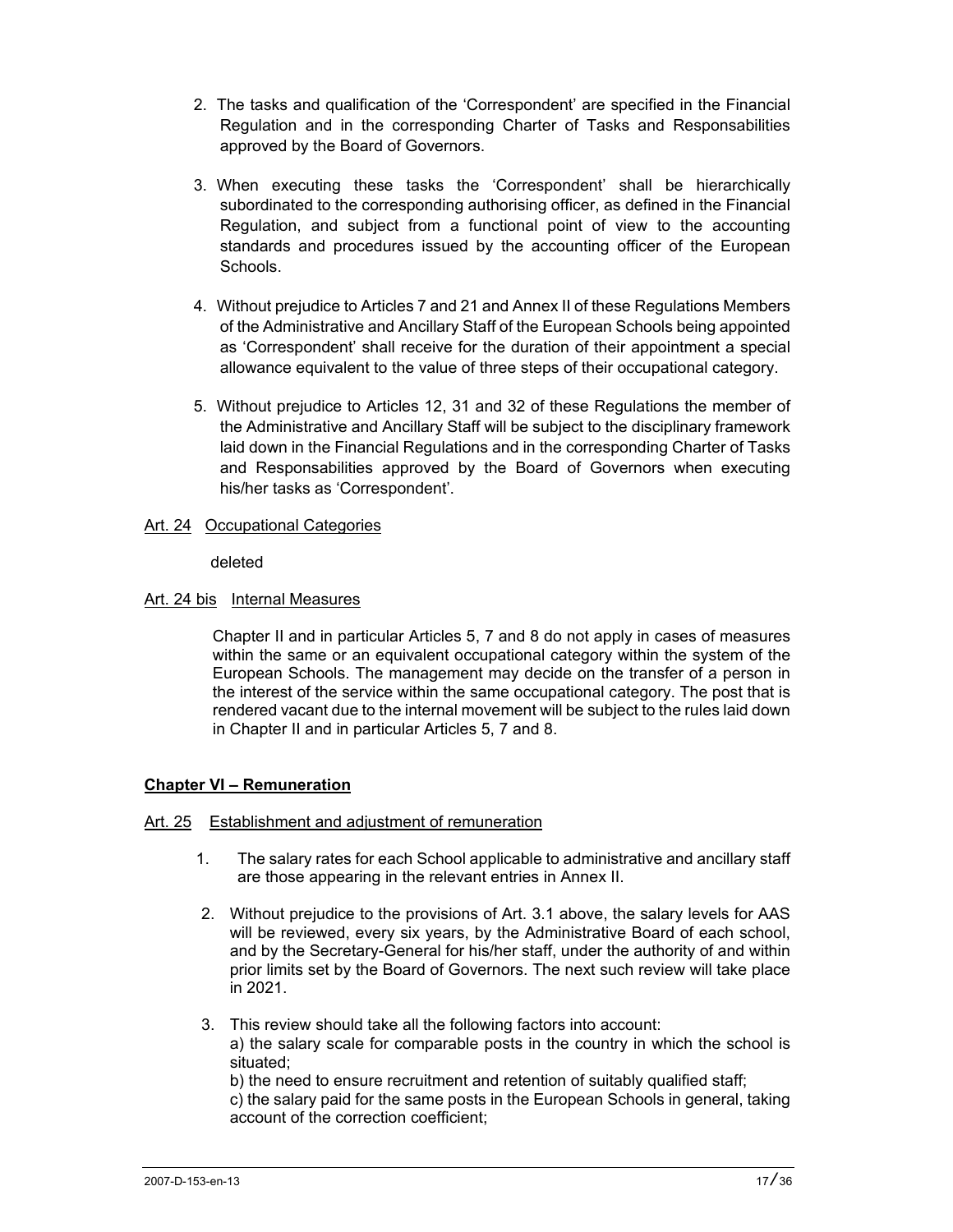d) the budgetary resources/limitations which may be indicated by the Board of Governors;

4. The annual adjustment of the remuneration of the AAS shall follow the annual adjustment provided by national legislation and collective agreements in their valid version listed in Annex IV of this Service Regulations.

#### Art. 26 Emoluments

 In accordance with this chapter and save as expressly provided otherwise, a member of the AAS shall be entitled to the remuneration carried by his/her grade and step. This remuneration shall comprise:

- a) basic salary as laid down for each grade and each step, determined by the management in accordance with Art. 25;
- b) payment for overtime, as laid down in Art. 17;
- c) allowances as laid down in these Service Regulations or in 'mandatory provisions' of the host country as defined in Article 3.2.

## Art. 27 Overpayments

Any sum overpaid shall be refunded if the recipient was aware that there was no due reason for the overpayment or if the fact of the overpayment was patently such that he/she could not have been unaware of it. When the amount to be recovered exceeds the basic salary paid monthly, repayment of the amount due may be made in instalments. Should the annual adjustment of remuneration show that excessive amounts were paid, the overpayments for the corresponding period must be recovered.

#### Art. 28 Taxes and statutory social insurance contributions

 The remuneration of the members of the AAS shall be subject to national tax and social insurance legislation.

#### **Chapter VII – Social security**

#### Art. 29 Cover

- 1. Members of the AAS shall be insured against the risks of sickness, accident, unemployment, invalidity and death in accordance with the legislation of the host country.
- 2. In addition to the insurance taken out by the schools a member of staff is insured, from the date of his/her entering the service, against the **RISK OF OCCUPATIONAL DISEASE AND OF OCCUPATIONAL ACCIDENT**. Members of the AAS shall contribute to the cost of insuring against nonoccupational risks, this contribution being compulsory. The insurance policy shall specify which risks are not covered.
- 3. In the event of the death of a member of the AAS, the surviving spouse or the dependent children shall receive the deceased's full remuneration until the end of the third month after the month in which the death occurred.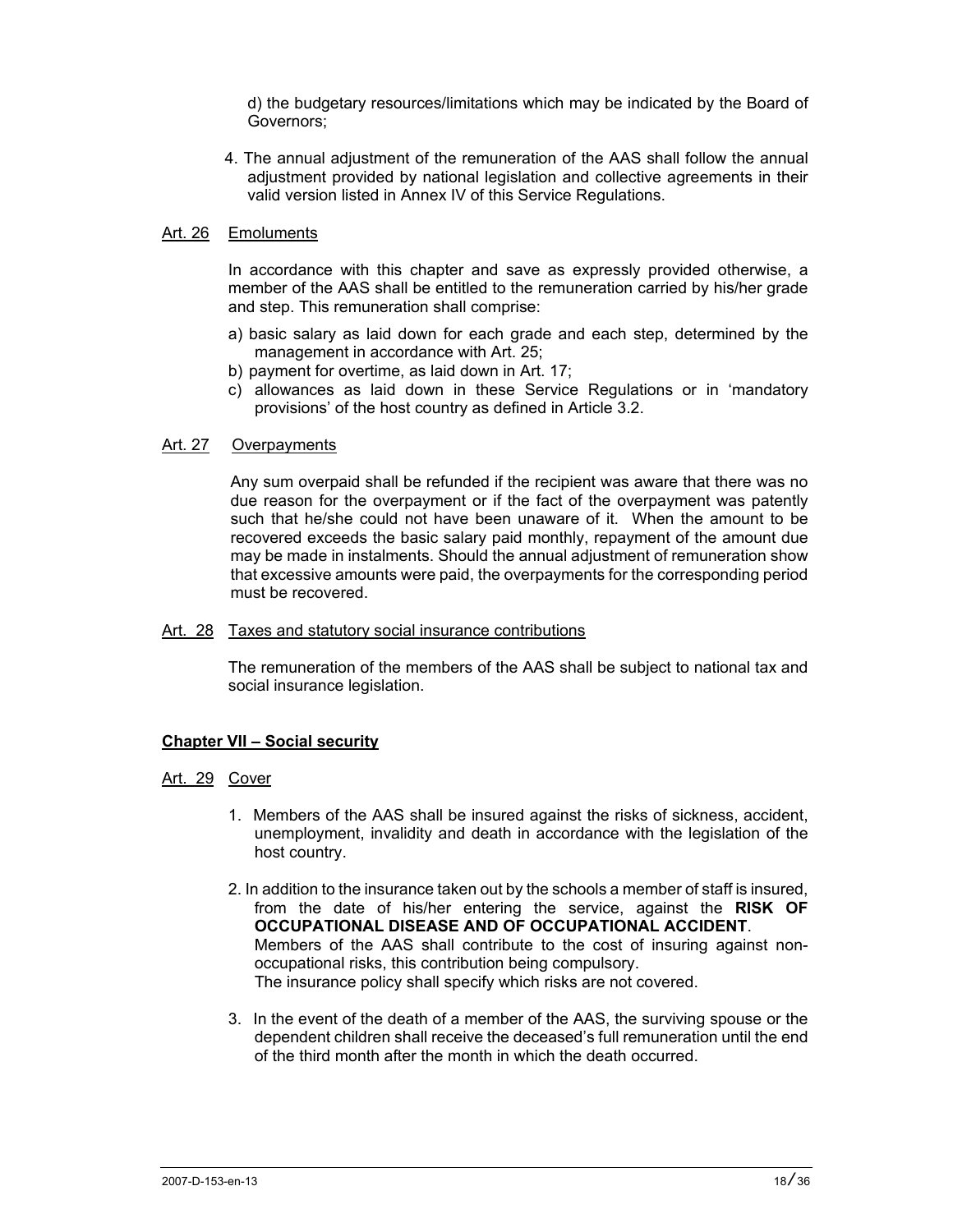## Art. 30 Other welfare benefits

- 1. The Secretary-General or the Director may make loans or advances to a member of the AAS who is in a particularly difficult position as a result *inter alia* of serious or protracted illness or by reason of family circumstances. The decision shall be taken by the Secretary-General for the members of the AAS of his/her Office.
- 2. Members of the AAS employed on a half-time basis or more shall be entitled to admission to the European Schools for their children and shall qualify for exemption from the corresponding school fees. In the case of a member of staff employed on a less than half-time basis, the exemption shall be proportional to his/her working hours. In the event of redundancy, the Administrative Board will consider exemption from school fees for the child(ren) attending the European School of the member of staff who has been made redundant.
- 3. In the event of the death of a member of the AAS, his/her children already enrolled at the school as Category I pupils shall retain Category I status until the end of their schooling.

# **Chapter VIII – Disciplinary measures, decisions and appeals**

#### Art.31 Misconduct and disciplinary action

- 1.a Any failure by a member of staff to comply with his/her obligations under these Service Regulations, whether intentionally or through negligence on his/her part, shall make him/her liable to disciplinary action. The seriousness of the offence shall be assessed on the basis of factors such as intentionality, disruption of the service, affront to the staff or the schools, lack of respect for third parties and/or repetition of the offence.
- 1.b The Head teacher may also decide to impose disciplinary sanctions in the event of proven actions or events that might compromise the tranquility, integrity, dignity, security or health of all of the staff and pupils of the school, as described in Article 10.5 §1 and 2 of the statute.
- 2. Disciplinary measures shall take one of the following forms:
	- a) written warning or reprimand for minor misconduct;
	- b) reprimand and deferment of advancement to a higher step or relegation in step for serious misconduct;
	- c) dismissal for very serious misconduct.
- 3. A single offence may not give rise to more than one disciplinary measure.

#### Art. 32 Authority with disciplinary powers and procedure

- 1. The management shall be the sole body competent to initiate disciplinary proceedings against a member of the AAS of the school and to order the taking of the relevant disciplinary measure.
- 2. The management shall be assisted by a person of their choice, free from bias in the circumstances of the case and competent to judge the case, and by the school's AAS representative.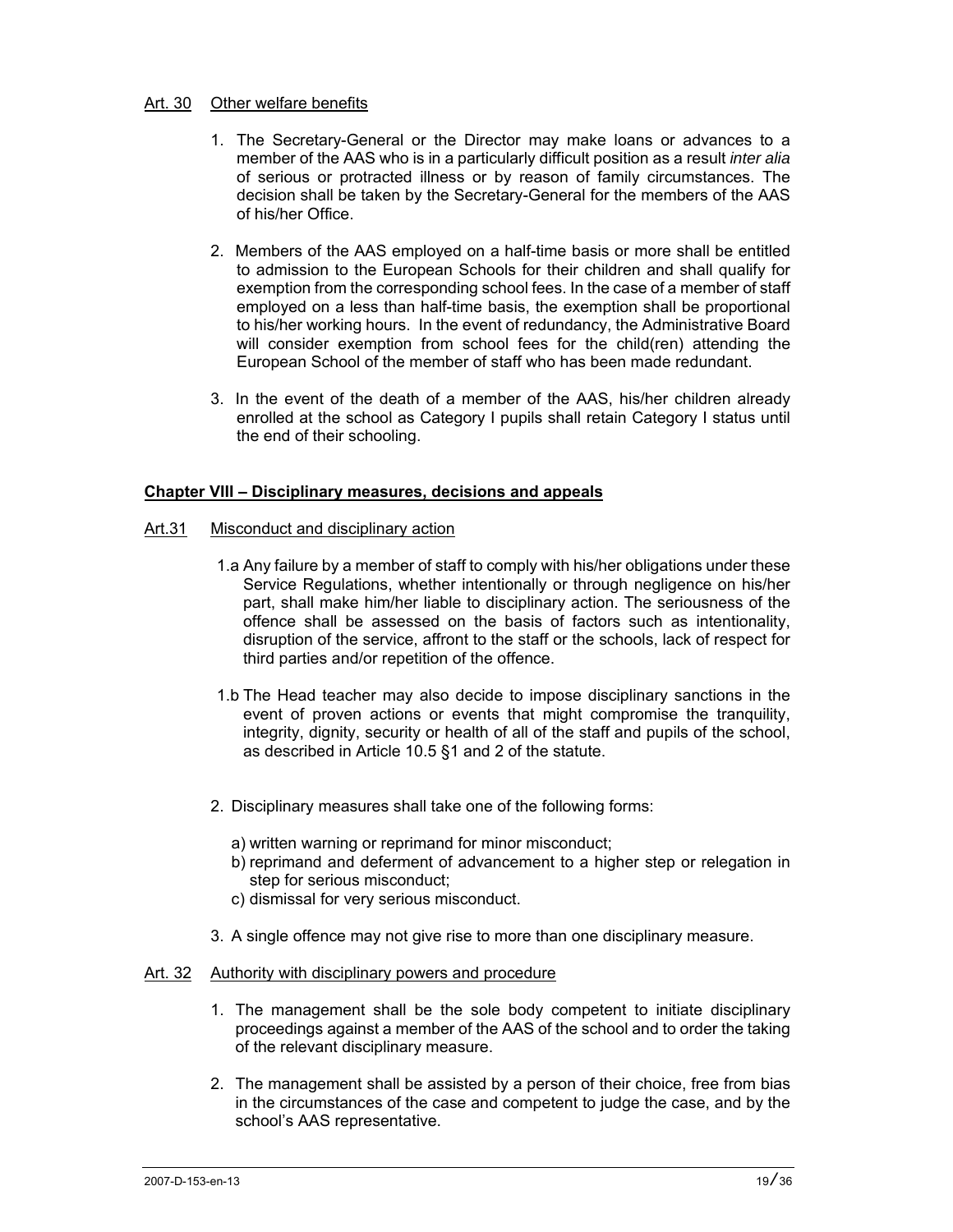- 3. Disciplinary proceedings shall start with written notification by the management to the member of the AAS concerning the facts complained of, and must be terminated within six months of the date of notification
- 4. The member of the AAS charged shall be given a prior opportunity to state his/her views and shall have access to all relevant papers in his/her file. The employer must notify the member of the AAS of allegations against him/her within the time specified by national legislation and in any event before three days have elapsed after the time when the allegations became known to the employer, if the AAS member is at work, or as soon as it is practically possible. He/She shall have not less than fifteen days from the date of initiation of proceedings to prepare his/her defence and may be assisted by a defence counsel of his/her choice
- 5. In the event of allegations which may constitute serious or very serious misconduct, the management may suspend the member of staff concerned forthwith and for the duration of the disciplinary proceedings. The decision that a member of staff be suspended shall specify whether he/she is to continue to receive his/her remuneration or determine what part thereof is to be withheld**.**
- 6. All reference in the personal file to disciplinary measures taken in the case of minor misconduct shall be deleted after a period of three years. All reference in the personal file to disciplinary measures taken in the case of serious misconduct may be deleted after a period of six years.
- 7. A contentious appeal, as provided for in Art. 36 of these Service Regulations may be lodged direct against any act implying disciplinary action.

## Art. 33 Subrogation in favour of the European Schools

- 1. The school shall assist a member of staff in any proceedings against those responsible for serious threats and/or insulting or defamatory acts against the member of staff and/or members of his/her family on account of his/her status and office.
- 2. Based on a recommendation from the Director, the Administrative Board may decide to provide compensation for the resulting damage suffered by the member of staff, in so far as he/she was not responsible for the damage and was unable to obtain compensation from those responsible. In the case of Office staff, the Board of Governors may decide to provide compensation based on a recommendation by the Secretary-General

# Art. 34 Decisions

- 1. Any decision relating to a specific individual which is taken under these Service Regulations shall be communicated in writing to the member of the AAS concerned. Any decision adversely affecting a member of staff shall state the grounds on which it is based.
- 2. Any member of the AAS may submit to the management a request that a decision be taken in respect of him/her within three months of submission of the request. If at the end of the aforementioned period no reply to the request has been received, this shall be deemed to constitute an implied decision rejecting it.
- 3. The staff member may decide to submit to the Secretary General a request for conciliation. The conciliation procedure does not have a suspending effect.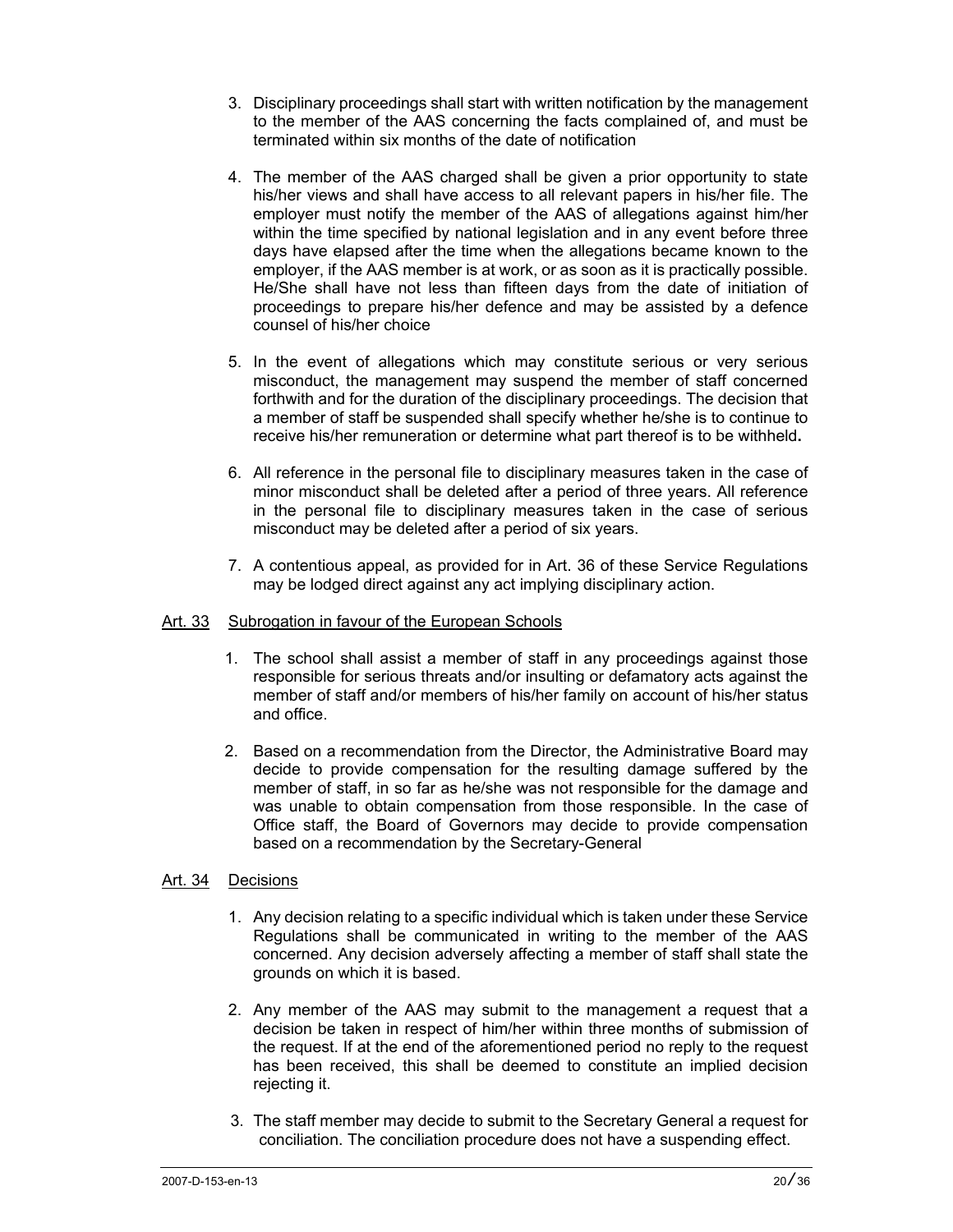## Art. 35 Administrative appeals

deleted

## Art. 36 Contentious appeals

- 1. Without prejudice to the conciliation procedure referred to in Article 34.3 the judges or courts of the host country shall have sole jurisdiction in any dispute between the management organs of the school and members of the AAS regarding the legality of an act implementing these Service Regulations adversely affecting them.
- 2. Contentious appeals within the meaning of this article shall be investigated and judged in accordance with the rules of the host country. These rules shall also apply to the expenditure incurred in these proceedings.

# **Transitional provisions**

## Art. 37

- 1. Without prejudice to paragraph 2, members of the AAS appointed prior to 1 January 2020 shall retain all acquired rights, where their entitlement to such rights is established in their contracts of employment.
- 2. Acquired rights linked to the method of calculation of the annual salary adjustment shall not be maintained. Without prejudice to binding national law, acquired rights linked to the automatic advancement in step shall not be maintained.
- 3. Each member of the AAS of the European Schools appointed prior to 1 January 2020 shall be placed in a grade as set out in Annex II of these Service Regulations.

 The transposition from the current to the new Annex II shall take place on 1 January 2020.

No reduction in salary shall result from the transposition.

 The transposition shall not result in a staff member being assigned to a grade and step below the lowest grade and step of his/her corresponding professional category.

 A staff member whose current salary or envisaged future salary within the salary tables applicable until 31 December 2019 is not covered by the highest grade corresponding to his/her occupational category shall continue and finalize his/her professional career in the new grade reflecting his/her current salary.

Each staff member shall be informed of his/her future grade and step in the new salary tables by 30 November 2019.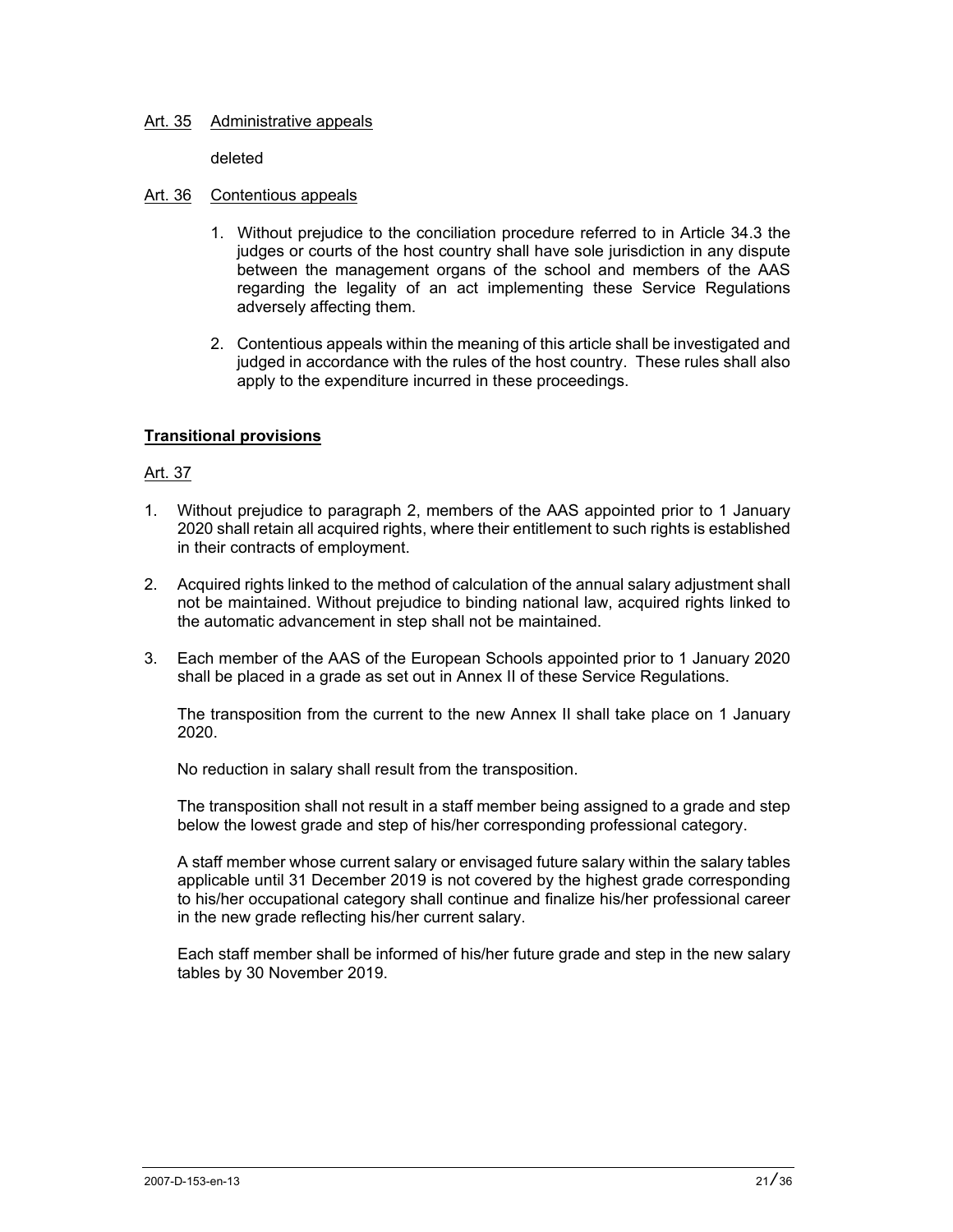# **Final provisions**

# Art. 38

- 1. The special provisions established by the agreements between the Board of Governors and the host countries are not affected by these Service Regulations. All other provisions adopted by the Board of Governors which are at variance with the provisions of these Service Regulations are hereby repealed with the exception of the special arrangements made for the appointment of Nursery Assistants.
- 2. The periods of time mentioned in these Service Regulations shall be expressed in working days if they are expressed in days and from date to date if they are expressed in years or in months. If in the month of the time limit there is no day identical with the one on which the calculation started, it will be understood that the period expires on the last day of the month. If the last day of the month falls on a non-working day, the period will be extended to the first subsequent working day.
- 3. These Service Regulations shall be drawn up in the languages of the host countries of the schools. The text in the language of the school's host country will be authentic in that country.

 All provisions adopted by the Board of Governors which are at variance with the provisions of these Service Regulations are hereby repealed.

4. These Service Regulations were approved by the Board of Governors on 18 April 2007 and most recently amended by the Board of Governors on 3 December 2010.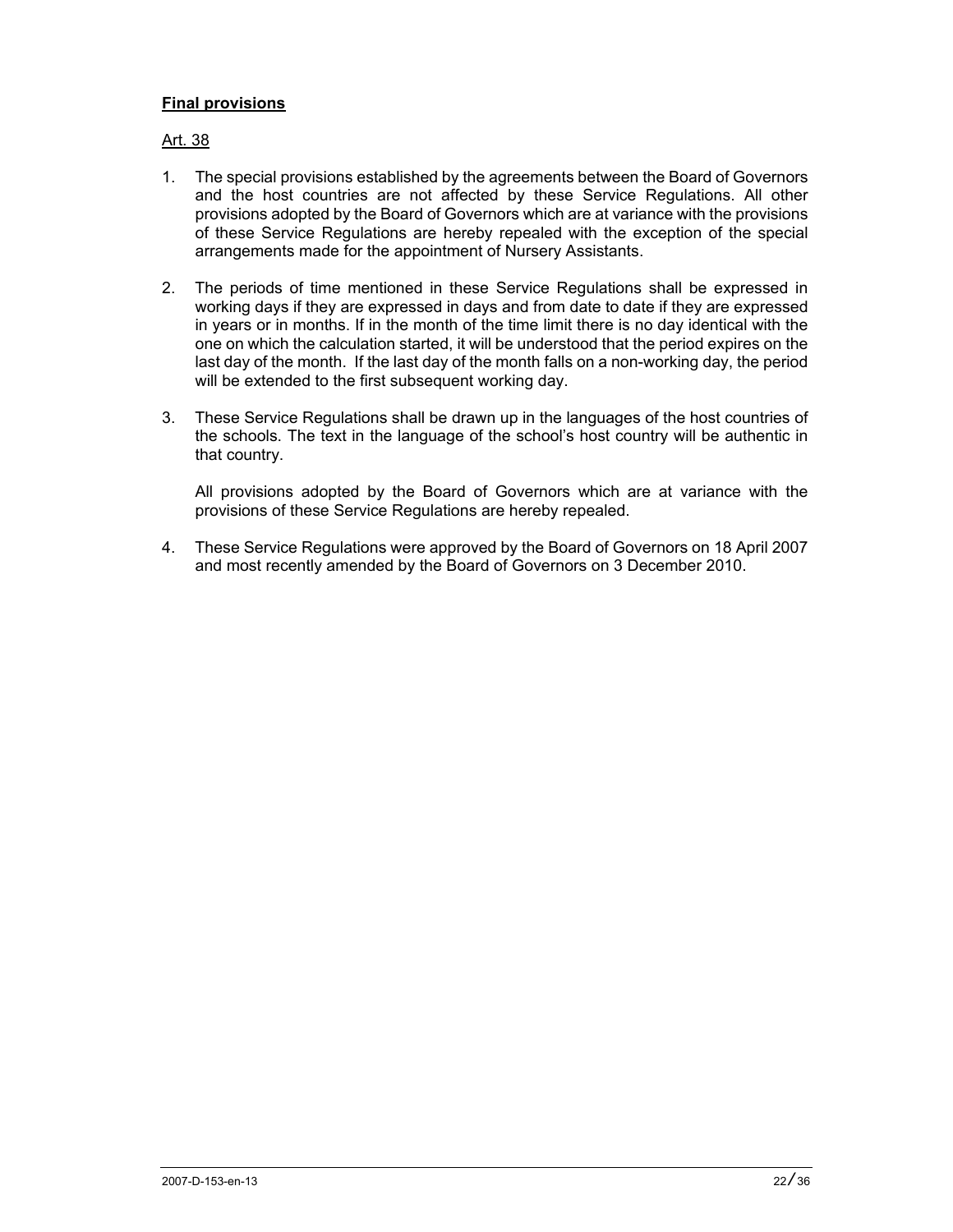The Service Regulations entered into force on 19 April 2007.

The amendments approved by the Board of Governors on 3 December 2010 shall enter into force on 1<sup>st</sup> January 2011.

The amendments to Annex I and II approved by the Board of Governors on 13 April 2011 will enter into force on 15 April 2011.

The amendments approved by the Board of Governors on 16 April and 5 December 2013 will enter into force on 1<sup>st</sup> January 2014.

The amendments approved by the Board of Governors on 3 December 2015 will enter into force on 1<sup>st</sup> January 2016.

The amendments approved by the Board of Governors at its meeting on 4-7 December 2018 will enter into force on 1 January 2019.

The amendments approved by the Board of Governors on  $9 - 12$  April 2019 and on  $3 - 5$ December 2019 will enter into force on 1st January 2020.

The amendments approved by the Board of Governors on 8 - 10 December 2021 will enter into force on 13 December 2021.

The amendments approved by the Board of Governors on  $6 - 8$  April 2022 will enter into force on 19 May 2022.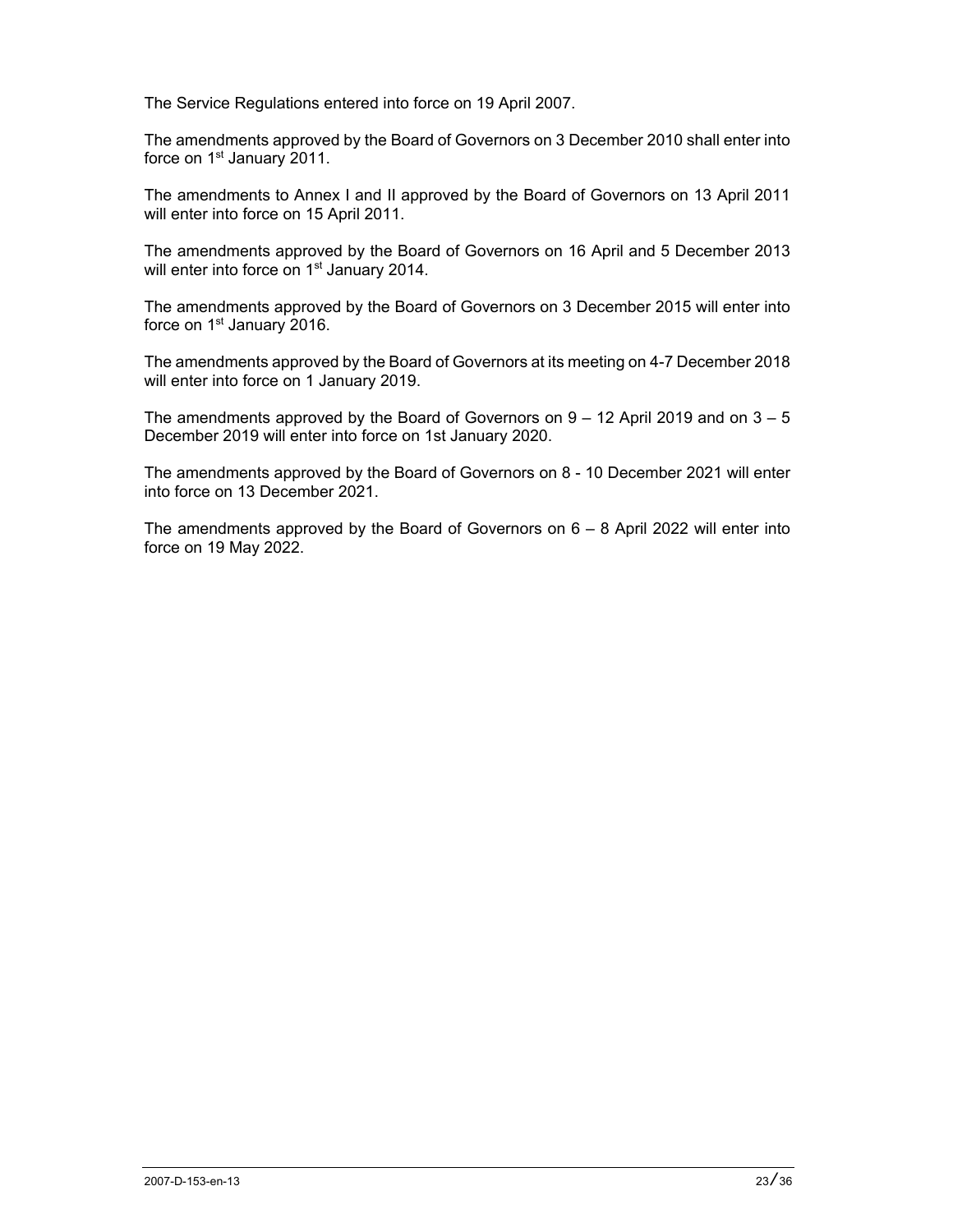#### **Annex I: Occupational categories**

#### **(This annex is descriptive in nature and is not exhaustive or prescriptive.**

**The approval of the Board of Governors, based on a proposal from the Administrative Board or from the Secretary-General, is required for the creation of a post that does not match these categories.)** 

#### **European Schools and Office of the Secretary-General**

| <b>Staff</b>      | <b>Occupational categories</b>                              |
|-------------------|-------------------------------------------------------------|
|                   |                                                             |
| 1.-Educational    |                                                             |
|                   | 1.1 Librarian                                               |
|                   | 1.2 Science Laboratory Technician                           |
|                   | 1.3 Nursery Assistant                                       |
|                   | 1.4 SEN Assistant                                           |
| 2. Administrative |                                                             |
|                   | 2.1 Registrar                                               |
|                   | 2.2 Executive Assistant to the Secretary-General            |
|                   | 2.3 Administrative Assistant to the Secretary-General       |
|                   | 2.4 Executive Assistant to the Director                     |
|                   | 2.5 HR Assistant                                            |
|                   | 2.6 Legal Expert                                            |
|                   | 2.7 Data Protection Officer (DPO)                           |
|                   | 2.8 Security Officer in the Office of the Secretary General |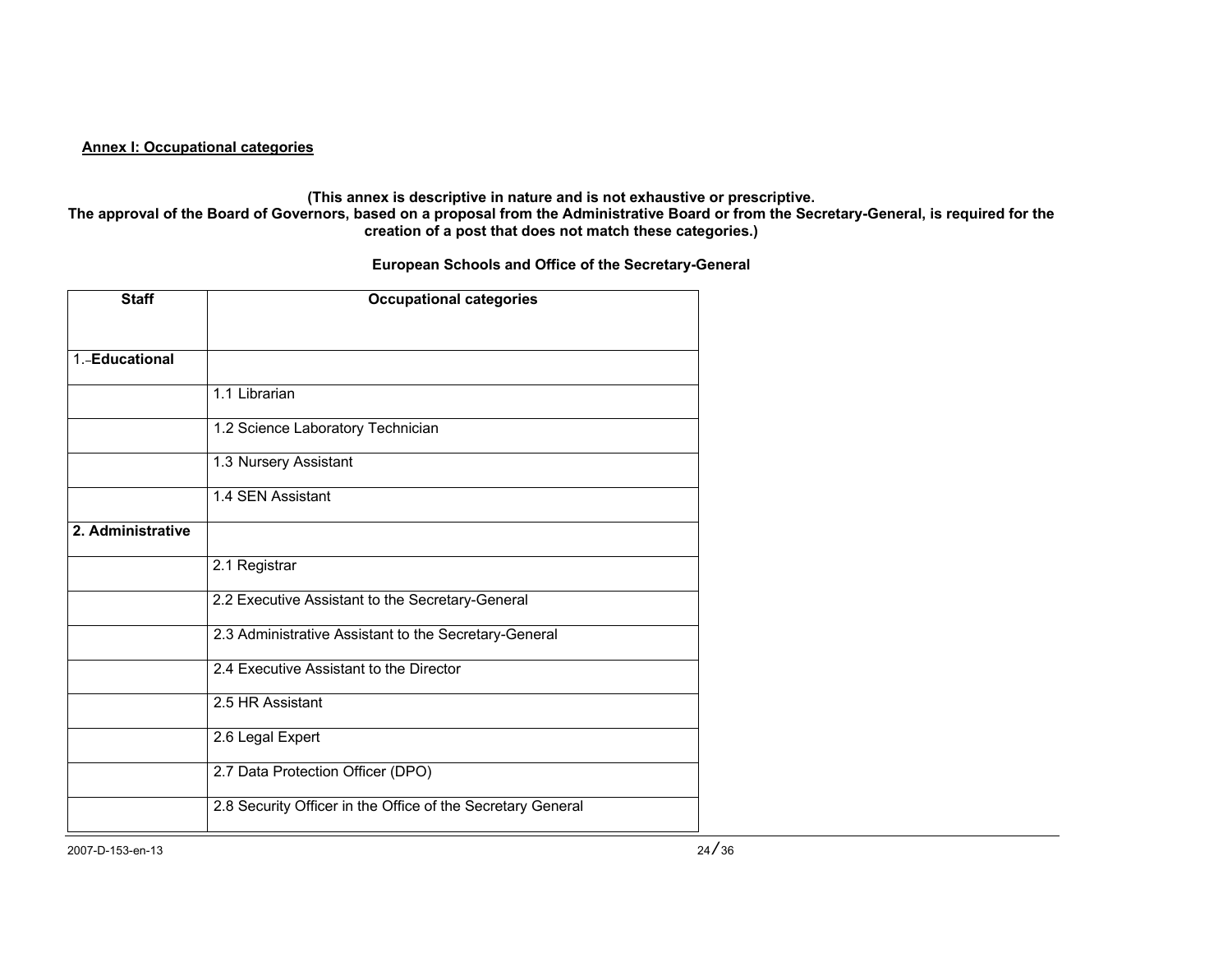| <b>Staff</b> | <b>Occupational categories</b>                                          |
|--------------|-------------------------------------------------------------------------|
|              |                                                                         |
|              | 2.9 Security Officer                                                    |
|              | 2.10 Tax Analyst Expert at the Office of the Secretary-General          |
|              | 2.11 Tax Analyst at the Office of the Secretary-General                 |
|              | 2.12 Finance Expert                                                     |
|              | 2.13 SAP Expert                                                         |
|              | 2.14 SAP Assistant                                                      |
|              | 2.15 Head Accountant                                                    |
|              | 2.16 Accountant                                                         |
|              | 2.17 Assistant Accountant                                               |
|              | 2.18 Assistant to Head of Unit at the Office of the Secretary-General   |
|              | 2.19 Secretary                                                          |
|              | 2.20 ICT Expert at the Office of the Secretary-General                  |
|              | 2.21 ICT Assistant                                                      |
|              | 2.22 ICT Technician                                                     |
|              | 2.23 Webmaster/<br>Documentalist at the Office of the Secretary-General |
|              | 2.24 Superior Technician                                                |
|              | 2.25 Technician                                                         |
| 3. Health    |                                                                         |
|              | 3.1 Nurse                                                               |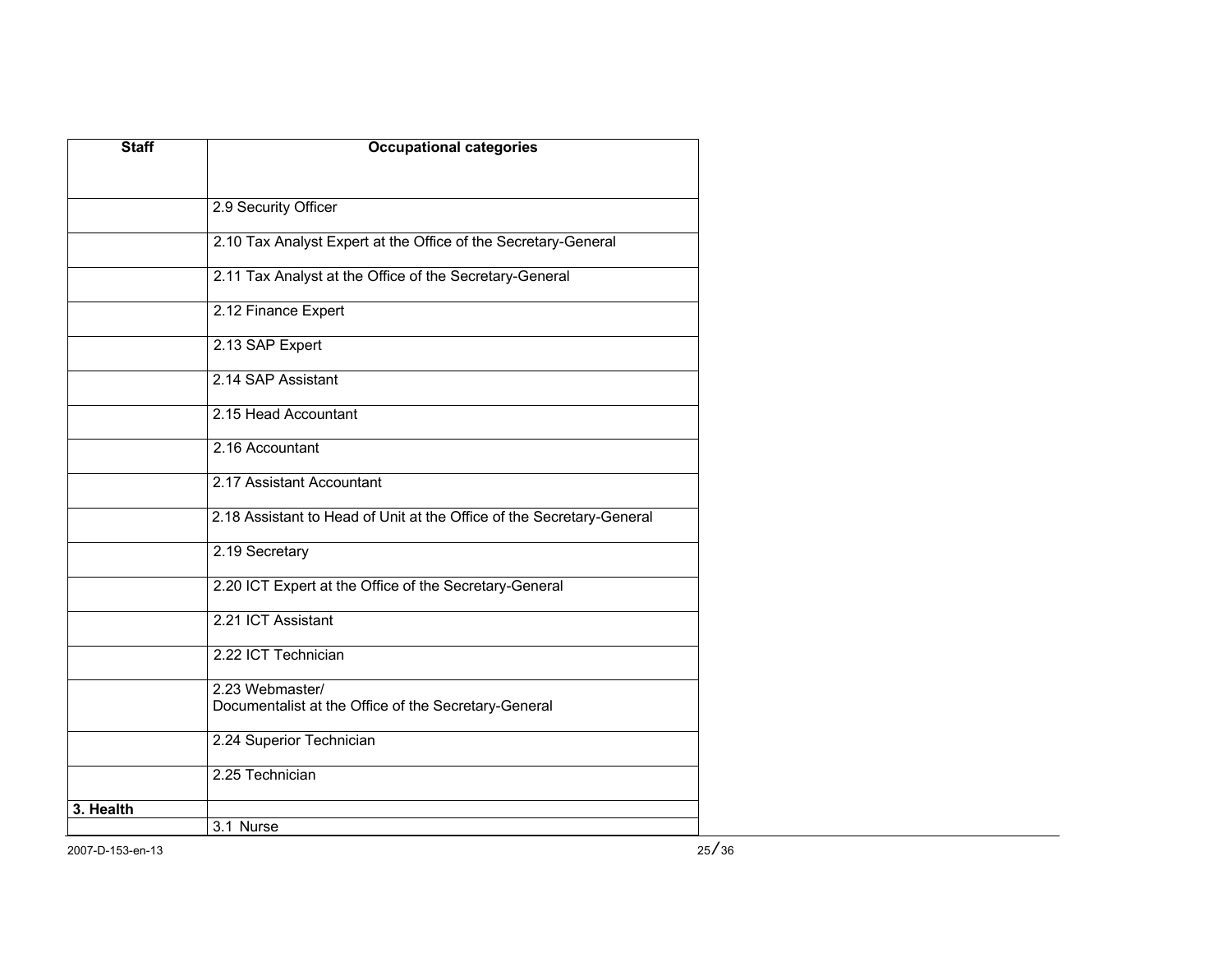| <b>Staff</b> | <b>Occupational categories</b> |
|--------------|--------------------------------|
|              |                                |
|              |                                |
|              | 3.2 Psychologist               |
| 4. Ancillary |                                |
|              | 4.1 Caretaker                  |
|              | 4.2 Workman                    |
|              | 4.3 Clerk                      |
|              | 4.4 Receptionist               |
|              | 4.5 Other ancillary staff      |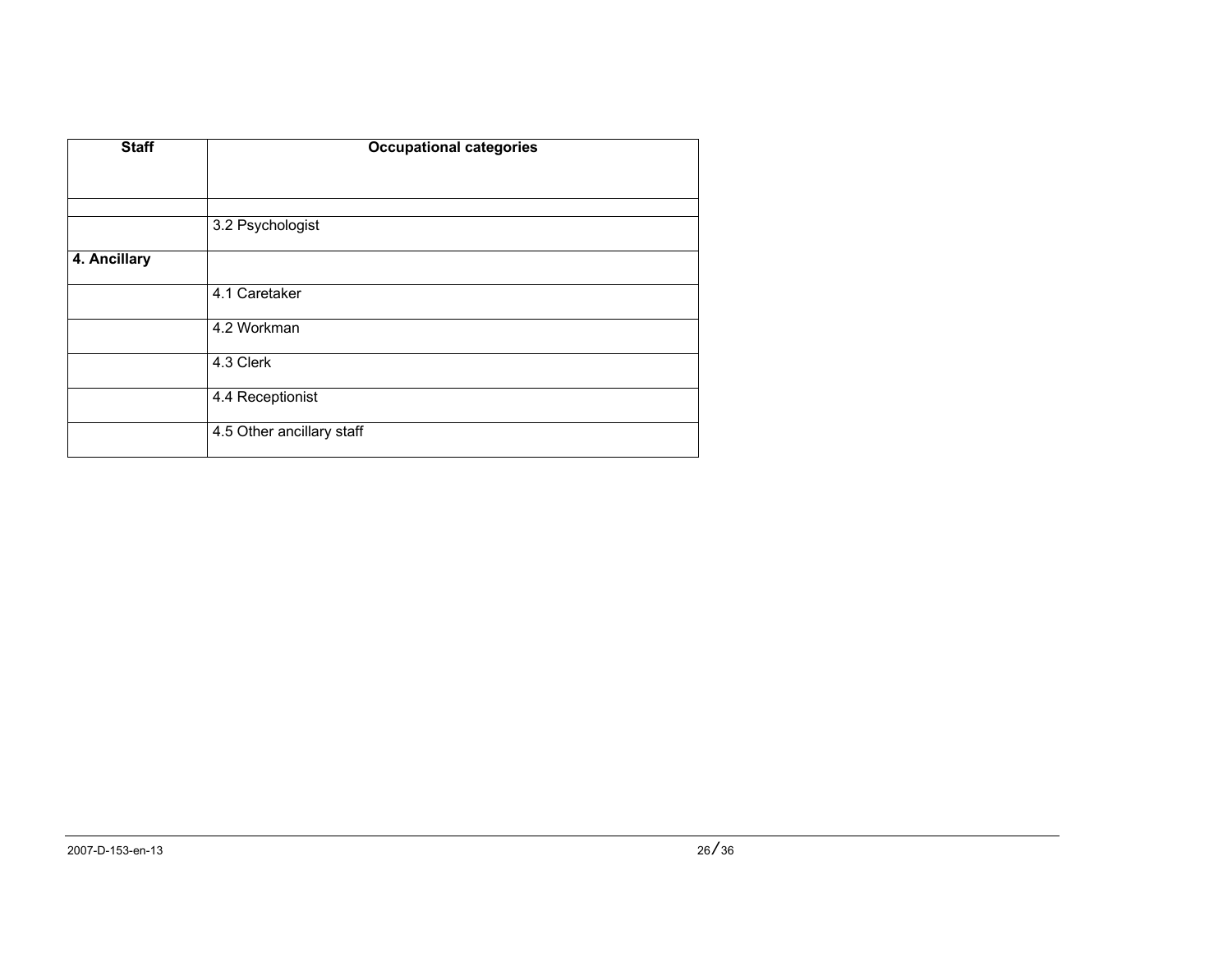# **Annex II**

|  | <b>Model Single Spine ES Alicante</b> |  |  |  |
|--|---------------------------------------|--|--|--|
|--|---------------------------------------|--|--|--|

| Grade          | <b>Function</b>                                                                                                                                                                                                                                          | Step 1 | Step 2 | Step 3 | Step 4 | Step 5 | <b>Step</b><br>Val. | #month |
|----------------|----------------------------------------------------------------------------------------------------------------------------------------------------------------------------------------------------------------------------------------------------------|--------|--------|--------|--------|--------|---------------------|--------|
| 8              | Head Accountant - Executive Assistant - ICT Assistant                                                                                                                                                                                                    | 5.400  | 5.610  | 5.820  | 6.030  | 6.240  | 210                 | 14     |
| $\overline{7}$ | Head Accountant - Executive Assistant - ICT Assistant - DPO -<br>Security Officer - ICT Technician - Psychologist                                                                                                                                        | 4.640  | 4.830  | 5.020  | 5.210  | 5.400  | 190                 | 14     |
| 6              | Head Accountant - Executive Assistant - ICT Assistant - Superior<br>Technician - DPO - Security Officer - ICT Technician - Accountant<br>- Science Lab. Technician - Nurse - Librarian - Secretary -<br>Nursery Assistant - SEN Assistant - Psychologist | 3.960  | 4.130  | 4.300  | 4.470  | 4.640  | 170                 | 14     |
| 5              | DPO - Security Officer - ICT Technician - Accountant - Science<br>Lab. Technician - Librarian - Nurse - Secretary - Nursery<br>Assistant - SEN Assistant - Superior Technician - Technician -<br>Psychologist                                            | 3.380  | 3.525  | 3.670  | 3.815  | 3.960  | 145                 | 14     |
| 4              | Accountant - Science Lab. Technician - Librarian - Nurse -<br>Secretary - Technician - Nursery Assistant - SEN Assistant -<br>Superior Technician - Workman - Caretaker                                                                                  | 2.880  | 3.005  | 3.130  | 3.255  | 3.380  | 125                 | 14     |
| 3              | Technician - Workman - Caretaker - Auxiliary Staff                                                                                                                                                                                                       | 2.460  | 2.565  | 2.670  | 2.775  | 2.880  | 105                 | 14     |
| 2              | Workman - Caretaker - Auxiliary Staff                                                                                                                                                                                                                    | 2.100  | 2.190  | 2.280  | 2.370  | 2.460  | 90                  | 14     |
| 1              | <b>Auxiliary Staff</b>                                                                                                                                                                                                                                   | 1.780  | 1.860  | 1.940  | 2.020  | 2.100  | 80                  | 14     |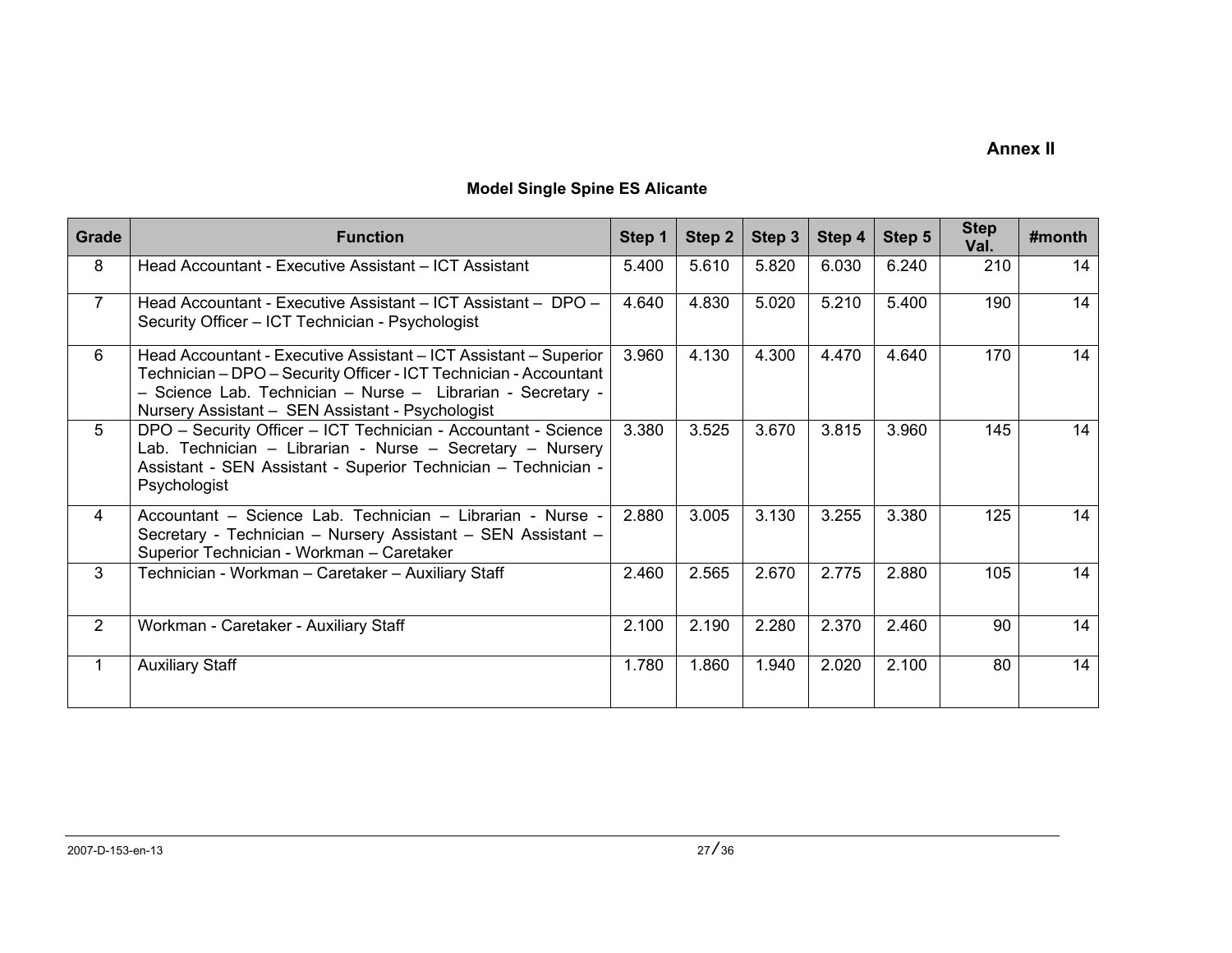# **Model Single Spine ES Bergen**

| Grade          | <b>Function</b>                                                                                                                                                                                                                              | Step 1 | Step 2 | Step $3$ | Step 4 | Step 5 | <b>Step</b><br>Val. | $#$ month |
|----------------|----------------------------------------------------------------------------------------------------------------------------------------------------------------------------------------------------------------------------------------------|--------|--------|----------|--------|--------|---------------------|-----------|
| $\overline{7}$ |                                                                                                                                                                                                                                              |        |        |          |        |        |                     |           |
| 6              | Chief accountant - Accountant - DPO - Executive Assistant - ICT<br>Assistant                                                                                                                                                                 | 5.897  | 6.110  | 6.324    | 6.537  | 6.751  | 213,57              | 13        |
| 5              | Chief accountant - Accountant - DPO - Executive Assistant - ICT<br>Assistant - Assistant Accountant - ICT Technician - Science Lab.<br>Technician - Librarian - Nurse - Secretary - Security Officer - Superior<br>Technician - Psychologist | 5.042  | 5.256  | 5.469    | 5.683  | 5.897  | 213,57              | 13        |
| 4              | Chief accountant - Accountant - DPO - Executive Assistant - ICT<br>Assistant - Assistant Accountant - ICT Technician - Science Lab.<br>Technician - Librarian - Nurse - Secretary - Security Officer - Superior<br>Technician - Psychologist | 4.229  | 4.432  | 4.635    | 4.839  | 5.042  | 203,40              | 13        |
| 3              | Assistant Accountant - ICT Technician - Science Lab. Technician -<br>Librarian - Nurse - Secretary - Security Officer - Superior Technician -<br>Nursery Assistant - SEN Assistant - Workman - Psychologist                                  | 3.415  | 3.618  | 3.822    | 4.025  | 4.229  | 203,40              | 13        |
| $\overline{2}$ | Nursery Assistant – SEN Assistant - Workman                                                                                                                                                                                                  | 3.049  | 3.141  | 3.232    | 3.324  | 3.415  | 91,53               | 13        |
|                | Nursery Assistant - SEN Assistant - Workman                                                                                                                                                                                                  | 2.683  | 2.774  | 2.866    | 2.957  | 3.049  | 91,53               | 13        |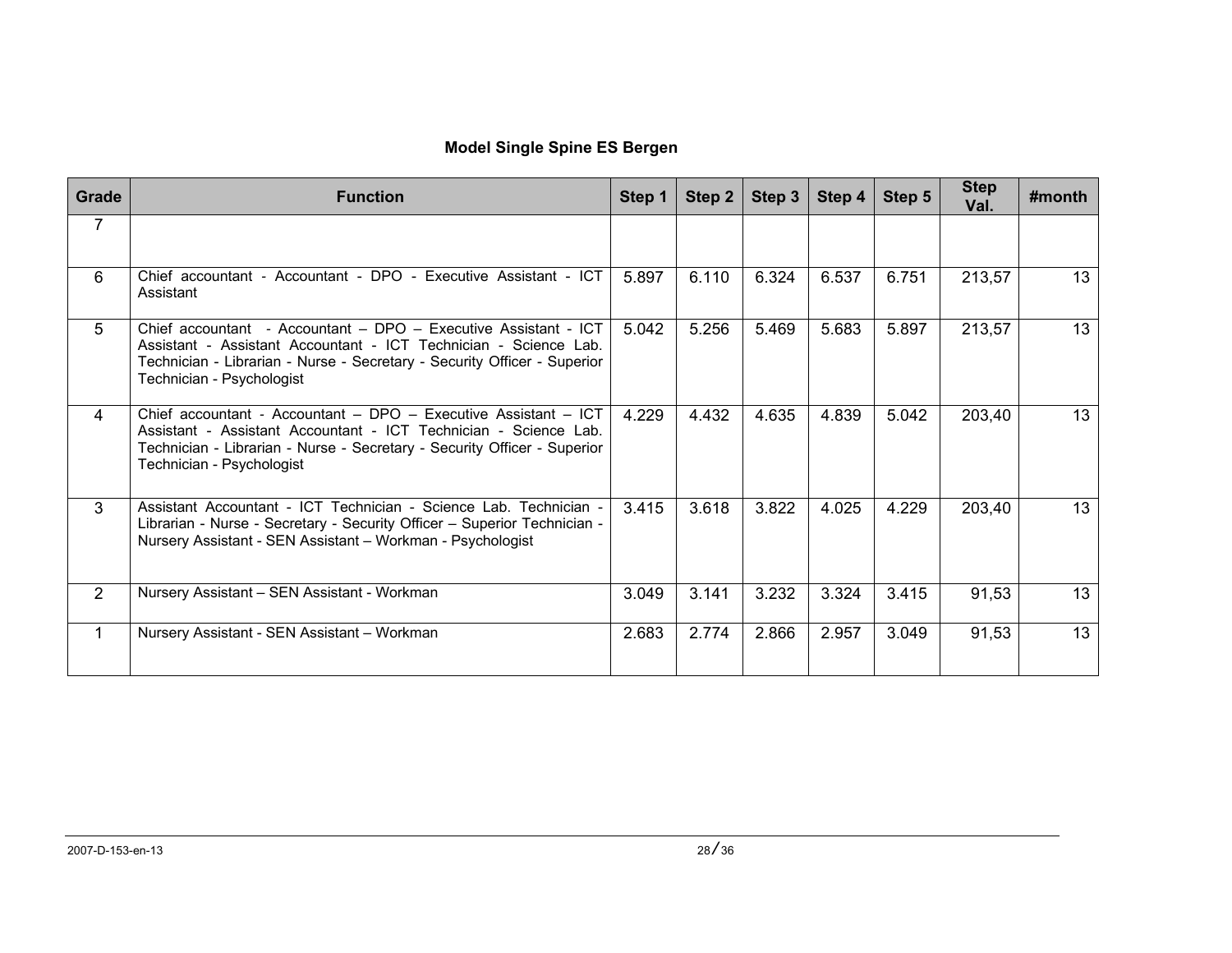# **Model Single Spine ES in Germany**

| Grade          | <b>Function</b>                                                                                                                                                                                                              | Step 1                                                        | Step 2                                                                  | Step 3                                               | Step 4 | Step 5 | <b>Step</b><br><b>Value</b> | #month |
|----------------|------------------------------------------------------------------------------------------------------------------------------------------------------------------------------------------------------------------------------|---------------------------------------------------------------|-------------------------------------------------------------------------|------------------------------------------------------|--------|--------|-----------------------------|--------|
| 8              |                                                                                                                                                                                                                              |                                                               |                                                                         |                                                      |        |        |                             |        |
| $\overline{7}$ | HR Assistant - Executive Assistant - DPO                                                                                                                                                                                     |                                                               | $6.094,90$   $6.309,48$   $6.524,06$   $6.738,64$   $6.953,22$   214,58 |                                                      |        |        |                             | 12.9   |
| 6              | HR Assistant - Executive Assistant - DPO - Psychologist - Head Accountant - ICT<br>Assistant                                                                                                                                 |                                                               | 5.313,86 5.509,12 5.704,38 5.899,64 6.094,90 195,26                     |                                                      |        |        |                             | 12.9   |
| 5              | HR Assistant - Executive Assistant - DPO - Psychologist - Head Accountant - ICT<br>Assistant - Librarian - Accountant - Secretary - Technician - Nurse - Security<br>Officer - ICT Technician                                |                                                               | 4.610,10 4.786,04 4.961,98 5.137,92 5.313,86 175,94                     |                                                      |        |        |                             | 12.9   |
| $\overline{4}$ | Psychologist - Head Accountant - ICT Assistant - Librarian - Accountant - Secretary<br>- Technician - Nurse - Security Officer - ICT Technician - Caretaker - Nursery<br>Assistant - Science Lab. Technician - SEN Assistant | 3.979,54   4.137,18   4.294,82   4.452,46   4.610,10   157,64 |                                                                         |                                                      |        |        |                             | 12.9   |
| 3              | Librarian - Accountant - Secretary - Technician - Nurse - Security Officer - ICT<br>Technician - Caretaker - Nursery Assistant - Science Lab. Technician - SEN<br>Assistant - Workman - Auxiliary Staff                      | 3.430.34                                                      |                                                                         | $3.567,64$   3.704,94   3.842,24   3.979,54   137,30 |        |        |                             | 12.9   |
| $\overline{2}$ | Caretaker - Nursery Assistant - Science Lab. Technician - SEN Assistant - Workman   2.942,18   3.064,22   3.186,26   3.308,30   3.430,34   122,04<br>- Auxiliary Staff                                                       |                                                               |                                                                         |                                                      |        |        |                             | 12.9   |
|                | Workman - Auxiliary Staff                                                                                                                                                                                                    | 2.494,70                                                      |                                                                         | 2.606,57 2.718,44 2.830,31 2.942,18 111,87           |        |        |                             | 12.9   |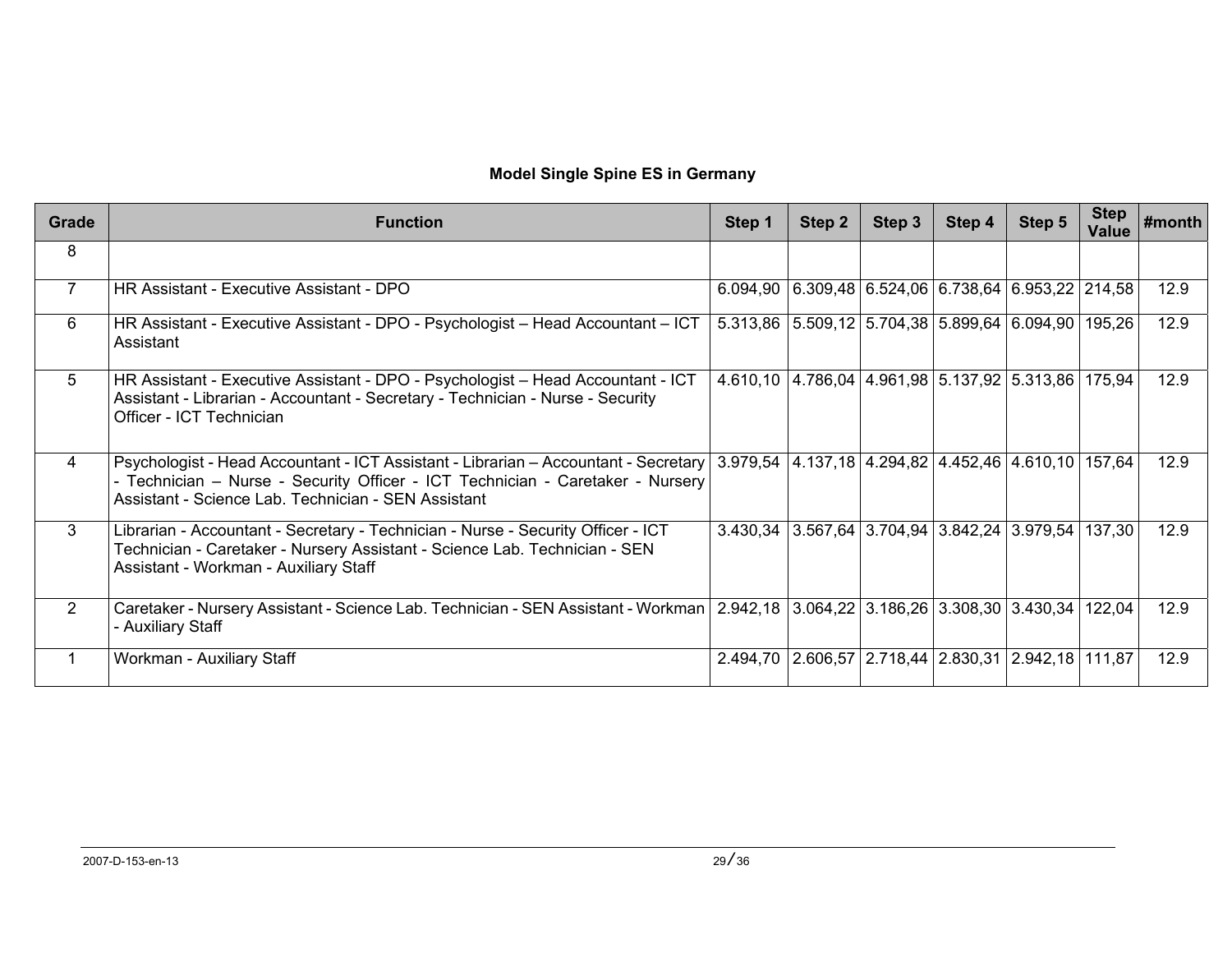# **Model Single Spine ES and OSG in Belgium**

| Grade          | <b>Function</b>                                                                                                                                                                                                                                                                                                                                                                                                                                                                                                      | Step 1   | Step 2   | Step 3   | Step 4   | Step 5   | <b>Step</b><br>Val. | #month |
|----------------|----------------------------------------------------------------------------------------------------------------------------------------------------------------------------------------------------------------------------------------------------------------------------------------------------------------------------------------------------------------------------------------------------------------------------------------------------------------------------------------------------------------------|----------|----------|----------|----------|----------|---------------------|--------|
| 8              |                                                                                                                                                                                                                                                                                                                                                                                                                                                                                                                      | 8.174,65 | 8.408,56 | 8.642,47 | 8.876,38 | 9.110,29 | 233,91              | 12.9   |
| $\overline{7}$ | Registrar - Head Accountant - Tax Analyst Expert - DPO - HR Assistant -<br>Executive Assistant OSG - Administrative Assistant - ICT Expert - Legal Expert<br>- SAP Expert - Finance Expert - Security Officer OSG                                                                                                                                                                                                                                                                                                    | 7.239,01 | 7.472,92 | 7.706,83 | 7.940,74 | 8.174,65 | 233,91              | 12.9   |
| 6              | Registrar - Head Accountant - Tax Analyst Expert - DPO - HR Assistant -<br>Executive Assistant OSG - Administrative Assistant - ICT Expert - Legal Expert<br>- SAP Expert - Finance Expert - Security Officer OSG - Executive Assistant -<br>Security Officer - SAP Assistant - ICT Assistant - Assistant HoU - Webmaster -<br>Nurse - Psychologist - Superior Technician - Accountant - Tax Analyst                                                                                                                 | 6.303,37 | 6.537,28 | 6.771,19 | 7.005,10 | 7.239,01 | 233,91              | 12.9   |
| 5              | Registrar - Head Accountant - Tax Analyst Expert - DPO - HR Assistant -<br>Executive Assistant OSG - Administrative Assistant - Legal Expert - SAP Expert<br>- ICT Expert - Finance Expert - Security Officer OSG - Executive Assistant -<br>Security Officer - SAP Assistant - ICT Assistant - Assistant of HoU -- Nurse -<br>Psychologist - Webmaster - Superior Technician - Accountant - Tax Analyst -<br>ICT Technician - Secretary - Technician - Science Lab Technician - Assistant<br>Accountant - Librarian | 5.408,41 | 5.632,15 | 5.855,89 | 6.079,63 | 6.303,37 | 223,74              | 12.9   |
| 4              | Executive Assistant - Security Officer - SAP Assistant - ICT Assistant - Assistant<br>of HoU - Webmaster - Nurse - Psychologist - Superior Technician - Accountant<br>- Tax Analyst - ICT Technician - Secretary - Technician - Science Lab<br>Technician - Assistant Accountant - Librarian - Nursery Assistant - SEN<br>Assistant                                                                                                                                                                                  | 4.594,81 | 4.798,21 | 5.001,61 | 5.205,01 | 5.408,41 | 203,40              | 12.9   |
| 3              | ICT Technician - Secretary - Technician - Science Lab Technician - Assistant<br>Accountant - Librarian - Nursery Assistant - SEN Assistant - Caretaker -<br>Workman - Auxiliary Staff                                                                                                                                                                                                                                                                                                                                | 3.781,21 | 3.984,61 | 4.188,01 | 4.391,41 | 4.594,81 | 203,40              | 12.9   |
| $\overline{2}$ | Nursery Assistant - SEN Assistant - Caretaker - Workman - Auxiliary Staff                                                                                                                                                                                                                                                                                                                                                                                                                                            | 3.089,65 | 3.262,54 | 3.435,43 | 3.608,32 | 3.781,21 | 172,89              | 12.9   |
|                | Caretaker - Workman - Auxiliary Staff                                                                                                                                                                                                                                                                                                                                                                                                                                                                                | 2.723,53 | 2.815,06 | 2.906,59 | 2.998,12 | 3.089,65 | 91,53               | 12.9   |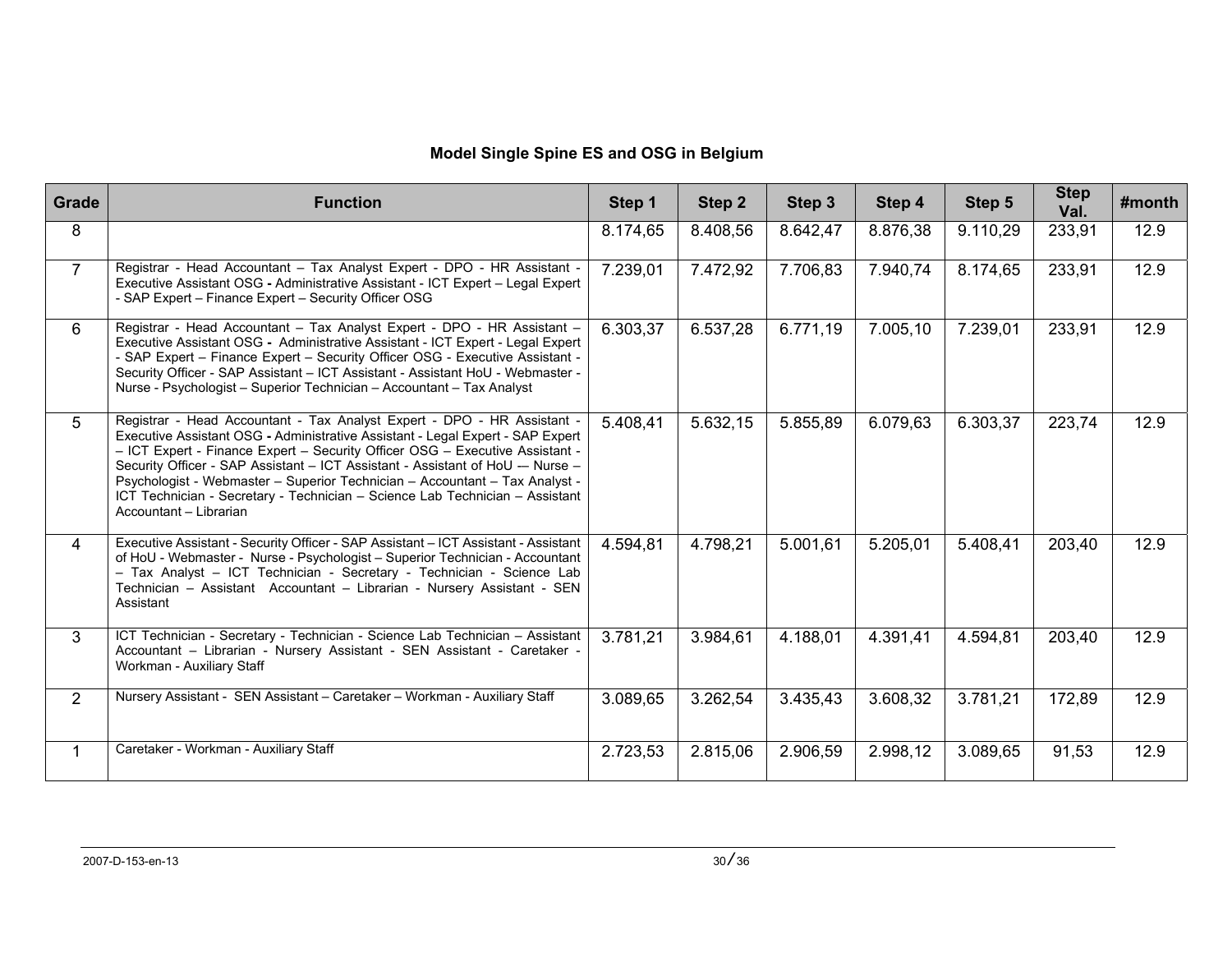| Grade          | <b>Function</b>                                                                                                                                                                                                                                                                        | Step 1   | Step 2   | Step 3   | Step 4   | Step 5   | <b>Step</b><br>Val. | $#$ month |
|----------------|----------------------------------------------------------------------------------------------------------------------------------------------------------------------------------------------------------------------------------------------------------------------------------------|----------|----------|----------|----------|----------|---------------------|-----------|
| $\overline{7}$ |                                                                                                                                                                                                                                                                                        |          |          |          |          |          |                     |           |
| 6              | <b>Head Accountant</b>                                                                                                                                                                                                                                                                 | 7.687,56 | 7.969,44 | 8.251,32 | 8.533,20 | 8.815,08 | 281,88              | 13        |
| 5              | Head Accountant - DPO - Psychologist - Librarian - ICT Assistant -<br>Accountant - Executive Assistant - Superior Technician - Security<br>Officer                                                                                                                                     | 6.560,40 | 6.841,92 | 7.123,80 | 7.405,68 | 7.687,56 | 281,88              | 13        |
| $\overline{4}$ | Head Accountant - DPO - Psychologist - Librarian - ICT Assistant -<br>Accountant - Executive Assistant - Superior Technician - Security<br>Officer - Secretary - Nurse - Assistant Accountant                                                                                          | 5.535,04 | 5.791,29 | 6.047,54 | 6.303,79 | 6.560,04 | 256,25              | 13        |
| 3              | DPO - Psychologist - ICT Assistant - Accountant - Executive Assistant -<br>Superior Technician - Security Officer - Librarian - Secretary - Nurse -<br>Assistant Accountant - ICT Technician - Technician - Caretaker -<br>Science Lab. Technician - Nursery Assistant - SEN Assistant | 4.612,52 | 4.843,15 | 5.073,78 | 5.304,41 | 5.535,04 | 230,63              | 13        |
| 2              | Secretary - Nurse - Assistant Accountant - ICT Technician - Technician<br>- Caretaker - Science Lab. Technician - Nursery Assistant - SEN<br>Assistant                                                                                                                                 | 3.792,52 | 3.997,52 | 4.202,52 | 4.407,52 | 4.612,52 | 205,00              | 13        |
|                | ICT Technician - Technician - Caretaker - Science Lab Technician -<br>Nursery Assistant - SEN Assistant                                                                                                                                                                                | 3.075    | 3.254,38 | 3.433,76 | 3.613,14 | 3.792,52 | 179,38              | 13        |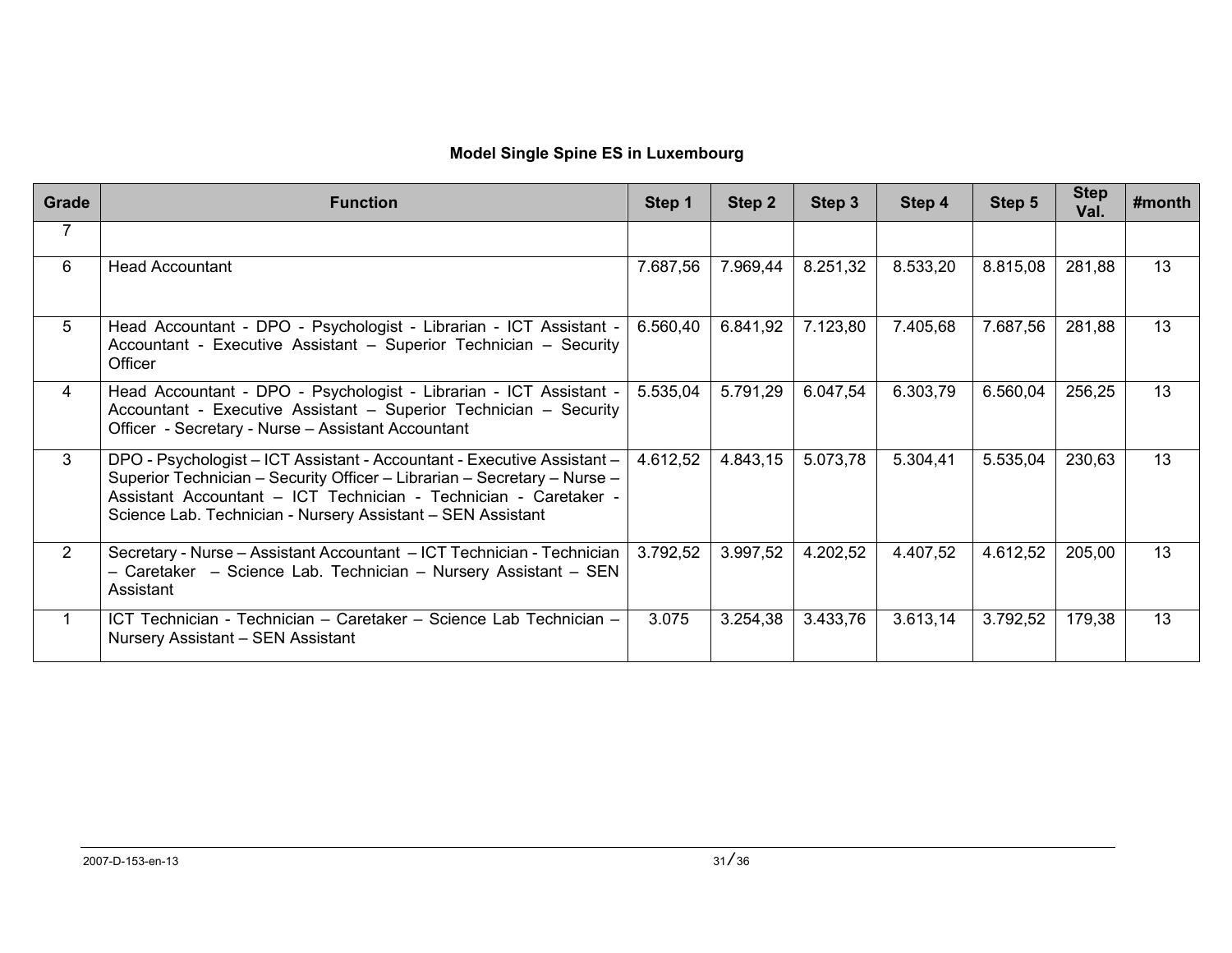# **Model Single Spine ES Varese**

| Grade          | <b>Function</b>                                                                                                                                                                                                               | Step 1      | Step 2      | Step 3      | Step 4      | Step 5      | Step Val. | #month |
|----------------|-------------------------------------------------------------------------------------------------------------------------------------------------------------------------------------------------------------------------------|-------------|-------------|-------------|-------------|-------------|-----------|--------|
| 8              | <b>Head Accountant</b>                                                                                                                                                                                                        | 6 287,9     | 6.467,9     | 6 647,9     | 6827,9      | 7 007,9     | 180       | 13     |
| $\overline{7}$ | Head Accountant – Executive Assistant – Accountant - DPO – ICT<br>Assistant                                                                                                                                                   | 5 607,9     | 5 7 7 7,9   | 5947,9      | 6 117,9     | 6 287,9     | 170       | 13     |
| 6              | Head Accountant - Executive Assistant - Accountant - DPO - ICT<br>Assistant - Assistant Accountant                                                                                                                            | 4 9 67,9    | 5 1 2 7, 9  | 5 2 8 7, 9  | 5 4 4 7 , 9 | 5 607,9     | 160       | 13     |
| 5              | Executive Assistant - Accountant - DPO - ICT Assistant -<br>Assistant - Accountant - Superior Technician - Nurse - Nursery<br>Assistant - SEN Assistant - Science Lab. Technician - ICT<br>Technician - Librarian - Secretary | 4 3 6 7 , 9 | 4 5 1 7 , 9 | 4 6 6 7 , 9 | 4 8 1 7,9   | 4 9 6 7,9   | 150       | 13     |
| $\overline{4}$ | Assistant Accountant - Superior Technician - Nurse - Nursery<br>Assistant - SEN Assistant - Science Lab. Technician - ICT<br>Technician - Librarian - Secretary - Technician - Caretaker                                      | 3847,9      | 3 977,9     | 4 107,9     | 4 2 3 7 , 9 | 4 3 6 7,9   | 130       | 13     |
| 3              | Superior Technician - Nurse - Nursery Assistant - SEN Assistant<br>- Science Lab. Technician - ICT Technician - Librarian - Secretary<br>- Technician - Caretaker - Worker - Ancillary Staff                                  | 3 3 6 7 , 9 | 3 4 8 7 , 9 | 3 607,9     | 3727,9      | 3 847,9     | 120       | 13     |
| $\overline{2}$ | Technician – Caretaker – Worker – Ancillary Staff                                                                                                                                                                             | 2 9 2 7 , 9 | 3 0 3 7 , 9 | 3 147,9     | 3 2 5 7 , 9 | 3 3 6 7,9   | 110       | 13     |
| 1              | Worker - Ancillary Staff                                                                                                                                                                                                      | 2 607,9     | 2 687,9     | 2 7 6 7,9   | 2 847,9     | 2 9 2 7 , 9 | 80        | 13     |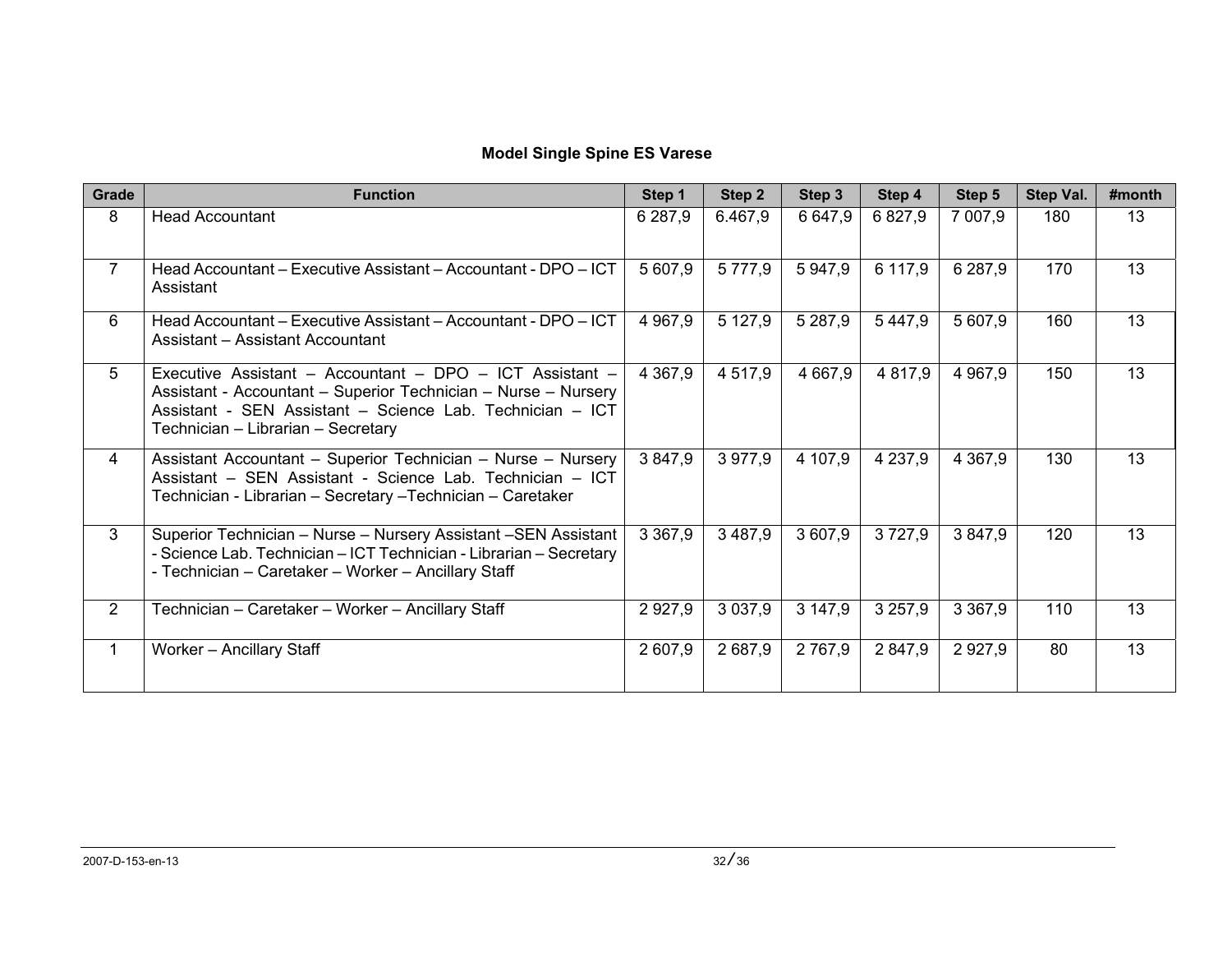# **Annex III : List of collective agreements referred to in Article 3.2**

# **1. Provisions of collective agreements applicable at the schools in Germany:**

- §§ 20 und 25 des Tarifvertrages für die Angestellten des öffentlichen Dienstes des Bundes (TVöD-Bund)
- § 2 (2) des Tarifvertrages über die betriebliche Altersversorgung der Beschäftigten des öffentlichen Dienstes (Tarifvertrag Alterversorgung – ATV)

## **2. Provisions of collective agreements applicable at the school in the Netherlands:**

- 2. and 4. of Collectieve Arbeidsovereenkommst voor het voortgezet onderwijs (CAO-VO)
- 2.1.1 and 3.8.6 of Collectieve Arbeidsovereenkommst voor het primair (CAO-PO) and 3.9 of the Toelichting op enkele artikelen van de CAO-PO.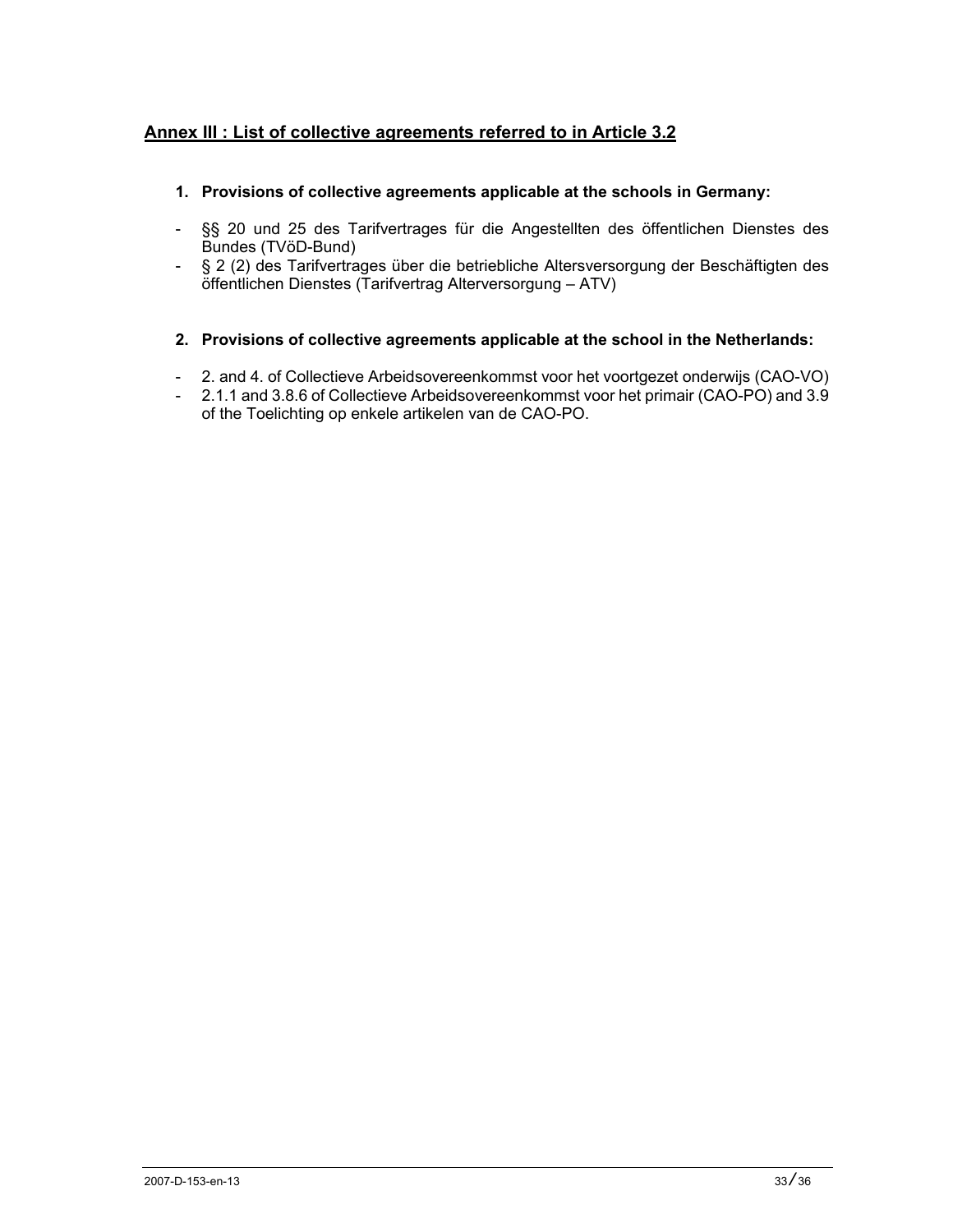# **Annex IV: List of national laws and collective agreements referred to in Article 25.4**

**1. Provisions of national law and collective agreements applicable at the schools in Belgium:** 

Loi du 2 août 1971 (MB. 20/08/1971) et Loi du 1er mars 1977 (MB. 12/03/1977).

**2. Provisions of national law and collective agreements applicable at the schools in Germany:** 

Paragraph 15 und Paragraph 39 des Tarifvertrages für die Angestellten des Öffentlichen Dienstes des Bundes (TvöD-Bund).

**3. Provisions of national law and collective agreements applicable at the schools in the Netherlands:** 

CBS CAO-lonen, sector overheid inclusief bijzondere beloningen.

**4. Provisions of national law and collective agreements applicable at the schools in Italy:** 

Article 6 b Contratto di Lavoro 11.11.2008.

- **5. Provisions of national law and collective agreements applicable at the schools in Luxembourg:** 
	- o Loi modifiée du 31 juillet 2006 portant introduction d'un Code du Travail.
	- o Loi modifiée du 16 avril 1979 fixant le statut général des fonctionnaires de l'Etat.
	- o Loi modifiée du 25 mars 2015 fixant le régime des traitements et les conditions et modalités d'avancement des fonctionnaires de l'Etat.
- **6. Provisions of national law and collective agreements applicable at the schools in Spain:**

Consumer Price Index (CPI) applied to all employees.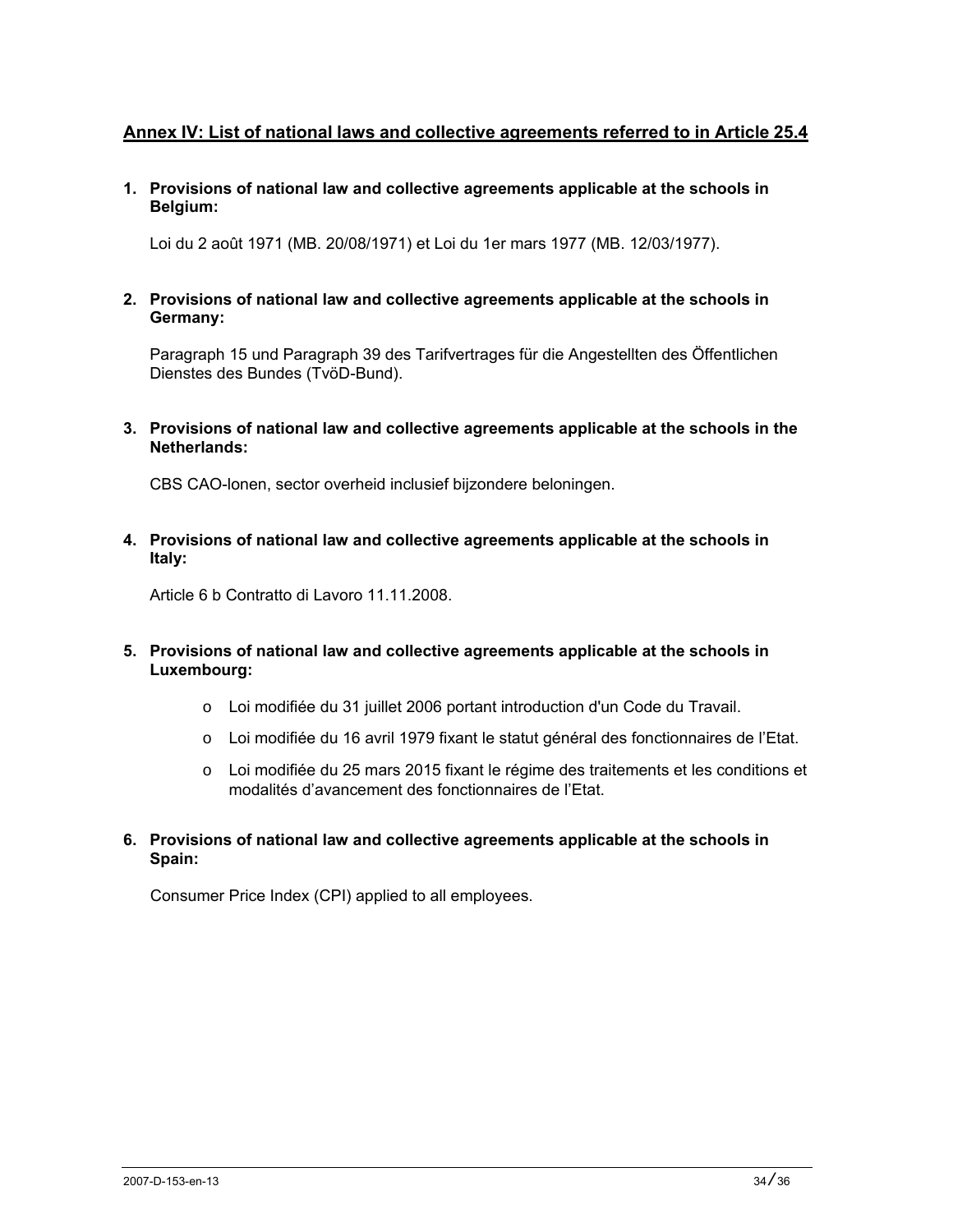# **Annex V : Content of the administrative and management of personal data files'**

1. There is an individual file managed by the Director of the School to which the member of staff is assigned and/or by the Office of the Secretary-General. It may be a physical file or an electronic file.

## 2. Content of the file

- 2.1. This file contains all documents relating to the general situation (pedagogical and/or administrative) of the member of staff, excluding any reference to his/her political, philosophical or religious views,
- 2.2. Any information which is necessary for implementation of the Staff or Service Regulations applicable to the member of staff or of the contract concluded with him/her may be included, and in particular:
	- ‐ copies of birth certificates, official records relating to civil status, residence certificates;
	- ‐ application, curriculum vitae, letter of motivation, copies of diplomas, teacher training certificates, substantiating documents testifying to an additional professional qualification, attendance at in-service training courses and all other career and training documents supplied by the member of staff;
	- ‐ official documents attesting to the fact that the member of staff has no criminal convictions in certain areas when the rules and regulations of the European Schools relating to child protection or the legislation of the seconding authorities or of the School's host country authorise or impose production of such documents;
	- ‐ for members of the seconded staff, the official documents showing that the teacher has been made available to the European Schools by the National Authorities;
	- ‐ for locally recruited teachers and members of the AAS, the vacancy advertisement, the job description, the contract and any amendments thereto;
	- ‐ any document produced by the member of staff and necessary for implementation of the Staff or Service Regulations or the contract;
	- ‐ any official document, report or internal memo concerning evaluation and any official document, report or internal memo concerning his/her competence and his/her efficiency in performing his/her duties;
	- ‐ the annual list of absences and of special leave;
	- ‐ pay or salary slips, financial and tax documents, statements of account and calculation of the allowances awarded to the member of staff;
	- ‐ any disciplinary measure decided and the file relating thereto;
	- ‐ any request made by the member of staff to the Director, to the Administrative Board of to the Secretary-General, any decision taken on this request, any judicial remedy sought, or administrative or contentious appeal lodged, and the decisions taken following these actions;
	- ‐ any application for promotion and the action taken thereon;
	- ‐ medical data likely to influence the daily work of the member of staff, the data required for the purposes of preventive medicine, occupational medicine or assessment of the member of staff's fitness for work;
	- ‐ any clarification from the member of staff connected with one of the aforementioned documents.
- 3. Procedure and rights of the person concerned.
	- 3.1. All documents and observations relating to the individual file will be dated and filed.